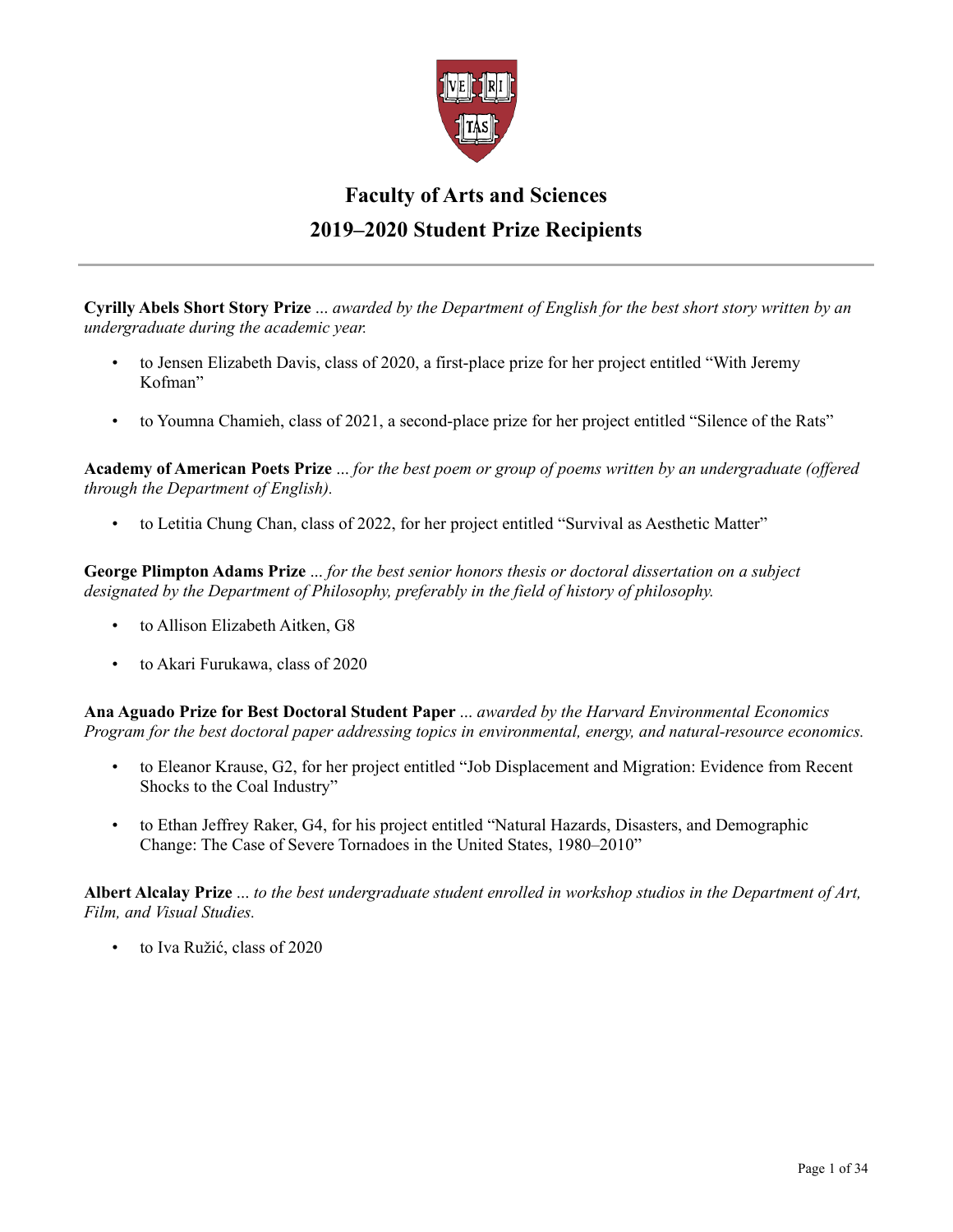**Alwaleed Bin Talal Prize for Best Dissertation in Islamic Studies** ... *awarded by the Alwaleed Islamic Studies Program for the best doctoral dissertation making original contributions to current scholarly discourse on Islam and Muslim societies, past and present.*

• to Mary Beinecke Elston, Ph.D. '20, a prize of \$3,000 for her project entitled "Reviving Turāth: Islamic Education in Modern Egypt"

**Alwaleed Bin Talal Prize for Best Undergraduate Thesis in Islamic Studies** ... *awarded by the Alwaleed Islamic Studies Program for the best undergraduate thesis making original contributions to current scholarly discourse on Islam and Muslim societies, past and present.*

• to Murat Eczacıbaşı, class of 2020, a prize of \$2,000 for his project entitled "Reflections on the Imperial Past: The Evolution of Early High School History Textbooks in the Republic of Turkey"

**Phyllis Anderson Prize for Playwriting** ... *awarded by the American Repertory Theater for the best play submitted by a Harvard College or GSAS student.*

• to Eliya Orkin Smith, class of 2020

**Kwame Anthony Appiah Prize** ... *awarded by the Department of African and African American Studies to the graduating senior who has written the most outstanding thesis relating to the African diaspora.*

• to Scott William Roberts, class of 2020, a prize of \$500 for his project entitled "La Sinfonía Africana: The Musical Record of the Batá Drum"

**Rudolf Arnheim Prize** ... *for the most outstanding undergraduate project that achieves excellence through interdisciplinary effort in the Department of Art, Film, and Visual Studies.*

• to Julianna Christine Kardish, class of 2020

**William Harris Arnold and Gertrude Weld Arnold Prize** ... *awarded by the Department of English for the most understanding essay on the true spirit of book collecting.*

• to Bailey Elizabeth Sincox, G4, for her project entitled "Charles Eliot Norton, Collector: The Spirit of Dickens' Public Readings"

**Santo J. Aurelio Prize** ... *awarded by the Harvard Extension School to the A.L.B. recipient who completes their academic work with distinction after the age of 50.*

• to Barry Scott Boyer, A.L.B. '20, a prize of \$2,500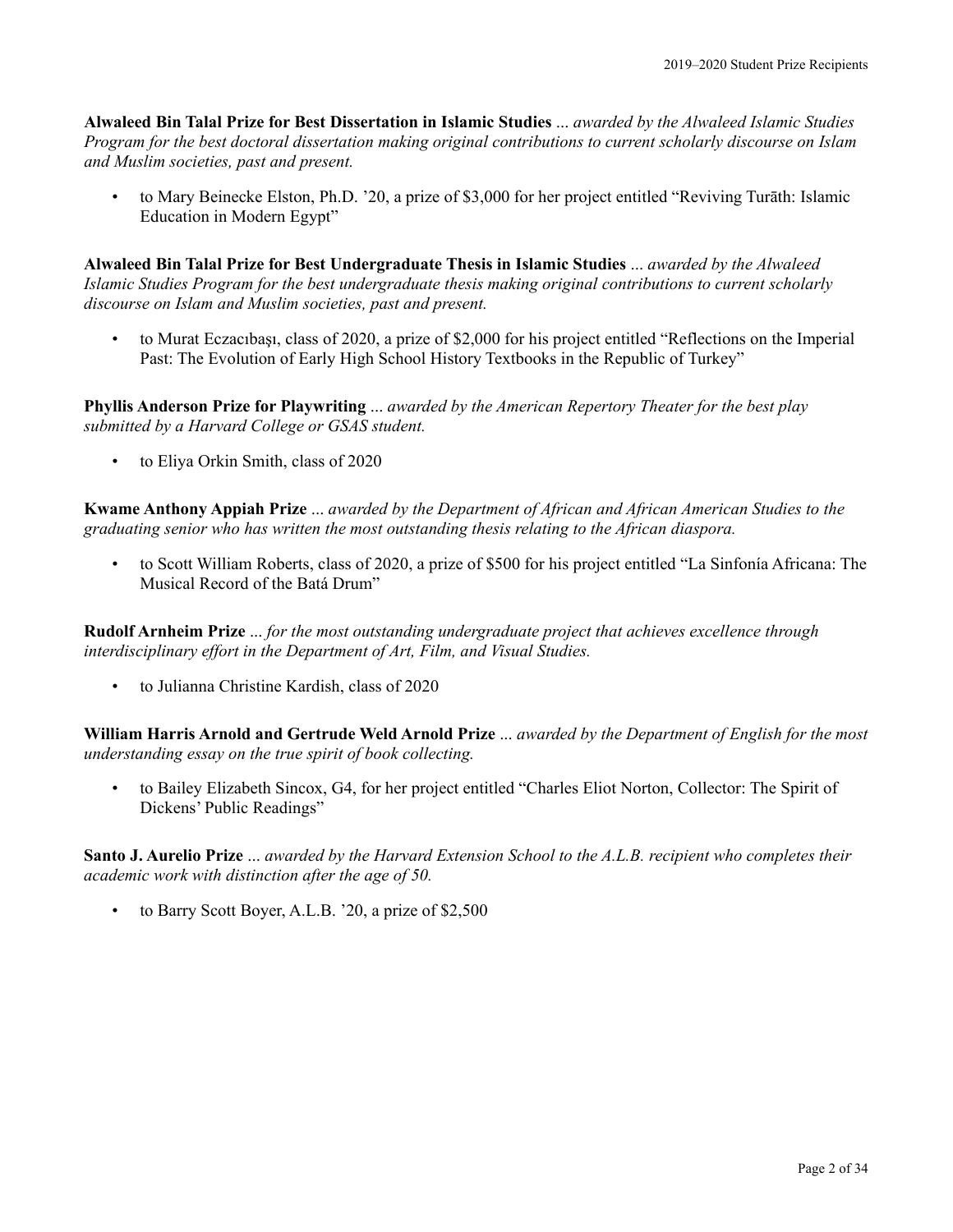**Bechtel Prize in Philosophy** ... *awarded by the Department of Philosophy for the best essay on a philosophical subject.*

• to Rachael Ruth Goodyer, G6

**Helen Choate Bell Prize** ... *awarded by the Department of English for the best essay of 5,000 to 10,000 words on a subject in American literature.*

• to Tess Dorothy McNulty, G5, for her project entitled "George Saunders and the Uplifting Anecdote"

**Lillian Bell Prize in History** ... *awarded by the Department of History for the best undergraduate paper on the Holocaust or other major twentieth-century event involving human tragedy.*

- to Jackson Mercer Grigsby, class of 2020, a prize of \$350 for his project entitled "Re-Examining Resistance and Revolt at Sobibór"
- to Julie Ngauv, class of 2020, a prize of \$350 for her project entitled "Roots of Resistance: How the People of Cambodia Survived Genocide through Hidden Acts of Rebellion, 1975–1979"

**James Gordon Bennett Prize** ... *awarded by the Department of Government for the best essay in English prose on some subject of American governmental, domestic, or foreign policy of contemporaneous interest.*

- to Noah Diver Cominsky, class of 2020
- to Brandon Manuel Martinez, class of 2020
- to Sruthi Palaniappan, class of 2020
- to Isabel F. Slavinsky, class of 2020

**Philo Sherman Bennett Prize** ... *awarded by the Department of Government for the best essay discussing the principles of free government.*

- to Sonia Sojin Kim, class of 2020
- to Selena June-Yang Zhao, class of 2020

**Bernhard Blume Award–First Year Graduate Study** ... *awarded by the Department of Germanic Languages and Literatures to the second-year graduate student who had attained the most outstanding record in coursework during their first year of study.*

to Bastian Lasse, G2, a prize of \$1,000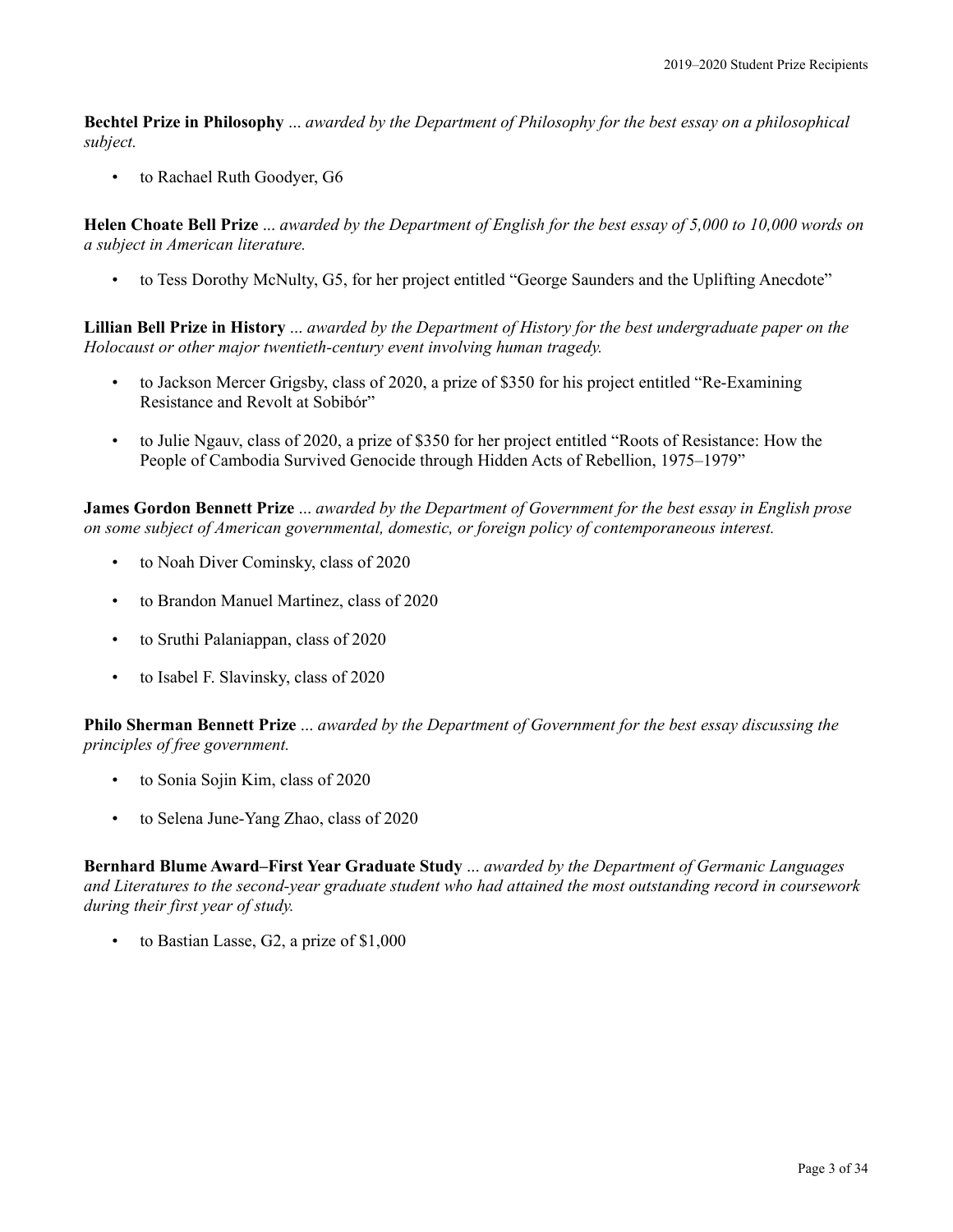**Bernhard Blume Award–Second Year Graduate Study** ... *awarded by the Department of Germanic Languages and Literatures to the third-year graduate student who had attained the most outstanding record in coursework during their second year of study.*

• to Rebecca Lynn Stewart, G3, a prize of \$1,000

**Bernhard Blume Award–Graduating Senior** ... *awarded by the Department of Germanic Languages and Literatures to the graduating senior who has written the best honors thesis and whose performance in courses offered toward the concentration is of equal merit.*

• to Kyra P. Jones, class of 2020, a prize of \$1,000 for her project entitled "Geschlechtergerechte Sprache: Gender-Fair Noun Usage in German"

**"The Bohemians" (New York Musicians Club) Prize in Composition** ... *awarded by the Department of Music for an original composition for one or two instruments.*

- to Adi Snir, G6, for his project entitled "*Charasim VI—Stratigraphy*, for oboe, cello, and double bass"
- to Zeynep Toraman, G3, for her project entitled "*New, old, and previously unexhibited*, for oboe, clarinet, violoncello, and electronics"

**Derek C. Bok Award for Excellence in Graduate Student Teaching of Undergraduates** ... *awarded by the Graduate School of Arts and Sciences.*

- to Alyssa Adachi Botelho, G4, a prize of \$1,000
- to Eliza Davenport Holmes, G7, a prize of \$1,000
- to Patrick Lopatto, Ph.D. '20, a prize of \$1,000
- to Mariela Petkova, Ph.D. '20, a prize of \$1,000
- to Cresa Leonard Pugh, G4, a prize of \$1,000

**Derek Bok Public Service Prize** ... *awarded by the Harvard Extension School to recognize creative initiatives in community service or longstanding records of civic achievement by Extension School students.*

- to Andrew Alexi Almazan Anaya, A.L.M. '20, a prize of \$3,000
- to Marilena Dania, A.L.B. '20, a prize of \$3,000
- to Bernadette O'Connell De La Flor, A.L.M. '20, a prize of \$3,000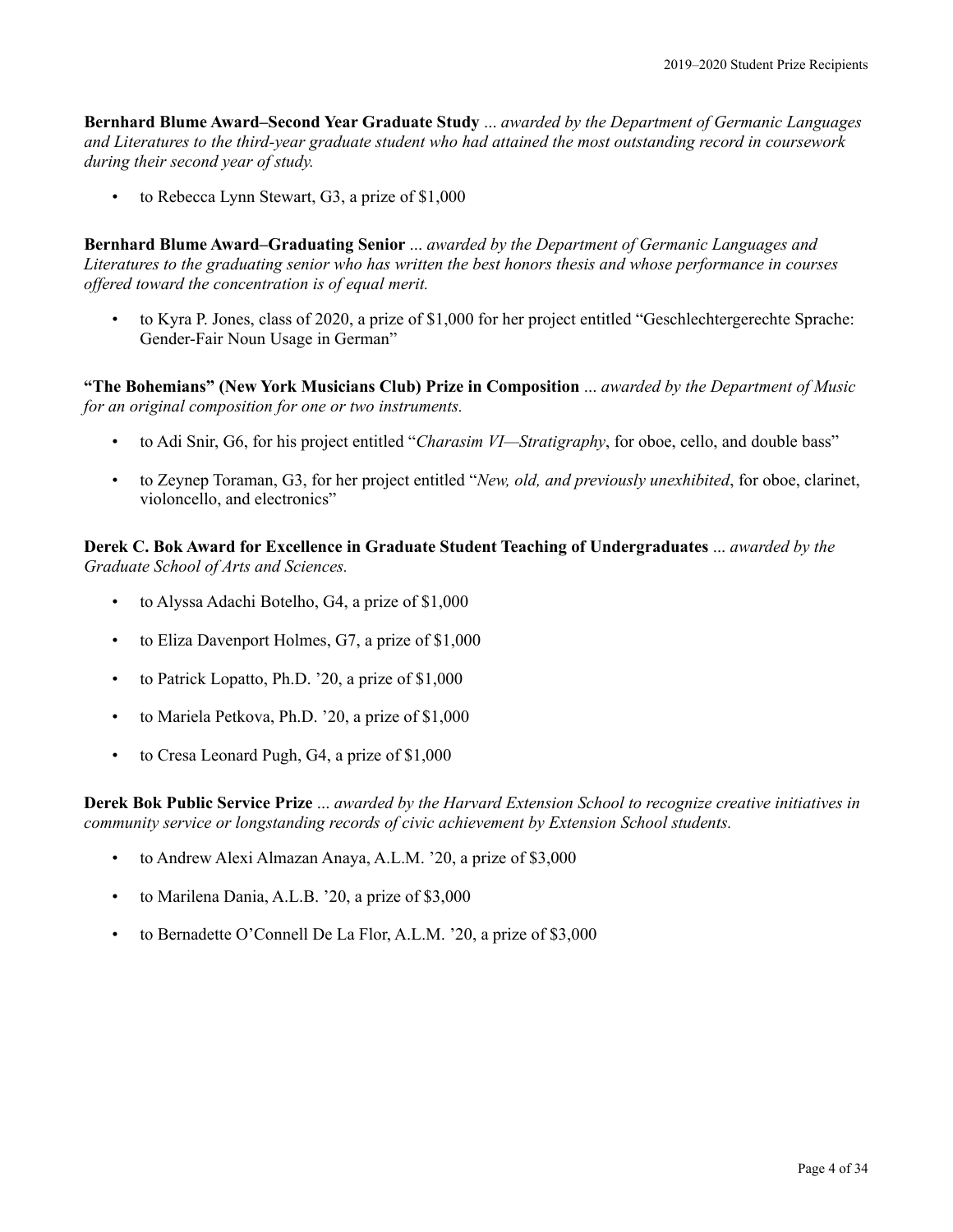**Francis Boott Prize** ... *awarded by the Department of Music for the best composition in concerted vocal music.*

• to Jenny Junru Yao, class of 2022, for her project entitled "*Planetarium*, for SSAA chorus and string quartet"

**Boston Ruskin Club Prize** ... *awarded by the Department of English for the best essay on the life, work, or interests of John Ruskin.*

- to Thomas James Casalaspi, G3, for his project entitled "Waldo and Julian: An Experiment in Transhistorical Criticism"
- to Samuel Joseph Diener, G5, for his project entitled "Riddling Subjects: The Inventory Poem in the Work of Jonathan Swift"

**Bowdoin Prize for Graduate Essays in the English Language** ... *for the best essay of high literary merit written by a graduate student in any field of learning.*

- to Aleksandr Bierig, G6, a prize of \$10,000 for his project entitled "Visits to the London Coal Exchange, circa 1849"
- to Gili Leore Kliger, G6, a prize of \$10,000 for her project entitled "Missionary Imperialism and the Birth of New 'Gods'"
- to David Lowry Pressly, G7, a prize of \$10,000 for his project entitled "The Right to Be Forgotten and the Possibility of Being a Stranger"

**Bowdoin Prize for Graduate Composition in Greek** ... *awarded by the Department of the Classics for the best original essay in Classical Greek written by a graduate student on any subject.*

• to Stephen James Hughes, G7, a prize of \$10,000 for his project entitled "A New Fragment of Ps.- Thucydides (Περὶ τοῦ λοιμοῦ)"

**Bowdoin Prize for Graduate Composition in Latin** ... *awarded by the Department of the Classics for the best original essay in Classical Latin written by a graduate student on any subject.*

• to Alexander E. Schwennicke, G4, a prize of \$10,000 for his project entitled "Verae de itinere in graeciam historiae"

**Bowdoin Prize for Graduate Essay in the Natural Sciences** ... *for the best essay of high literary merit written by a graduate student on a subject in any of the natural sciences.*

• to Jenelle Wallace, G7, a prize of \$10,000 for her project entitled "To Change the Brain: An Exploration of the Promise and Limits of Brain Plasticity through the Study of Adult Neurogenesis"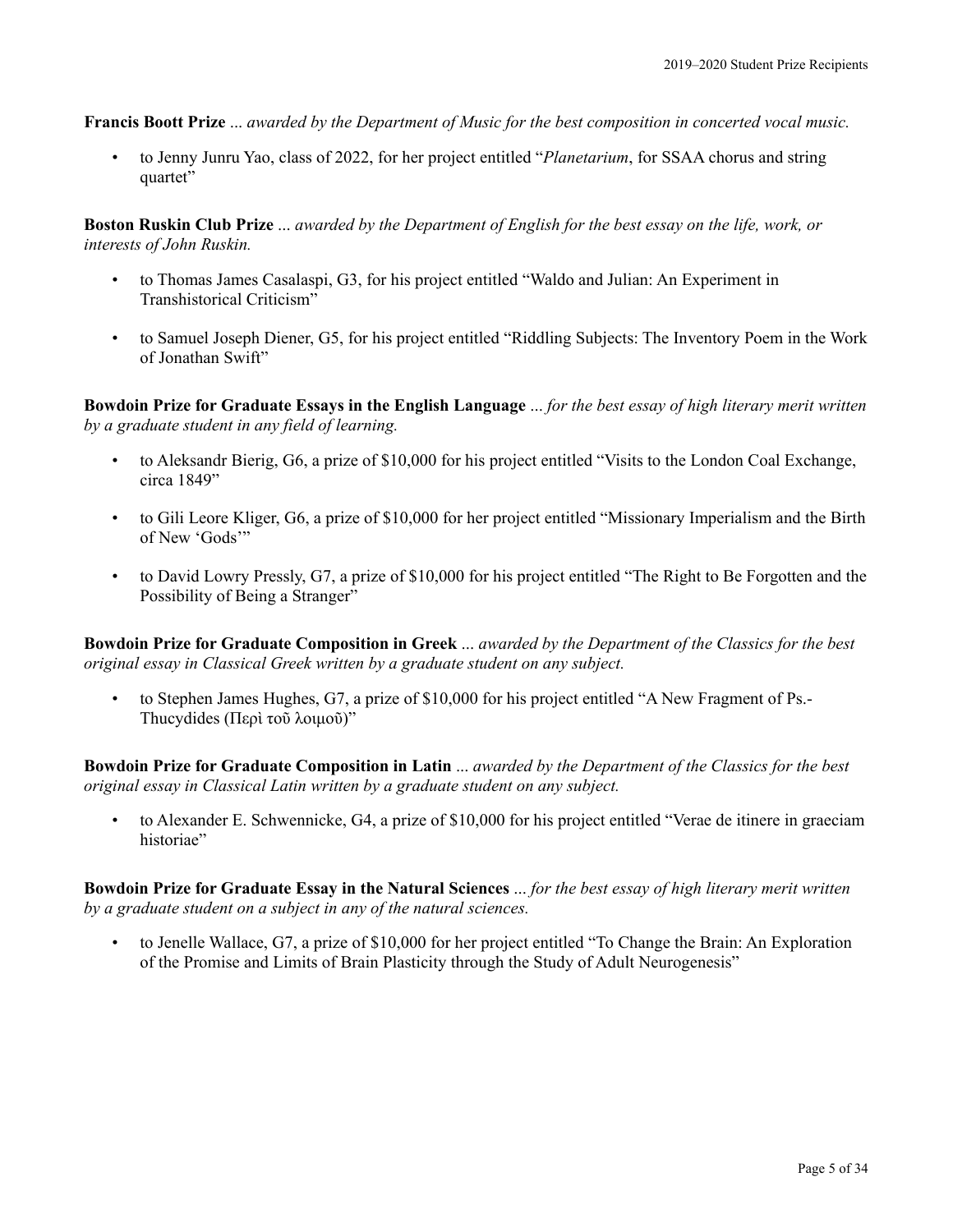**Bowdoin Prize for Undergraduate Essays in the English Language** ... *for the best essay of high literary merit written by an undergraduate student in any field of learning.*

- to Frank Michael Cahill, class of 2020, a prize of \$10,000 for his project entitled "[ ]: Techniques in the Translation of Fragment"
- to Jordan M. Villegas, class of 2020, a prize of \$10,000 for his project entitled "'They are called 'brown people,' 'greasers,' et cetera': Mexican-American Racialization and Pocha Feminist Critique in the Letter from Chapultepec"

**Bowdoin Prize for Undergraduate Translation into Greek** ... *awarded by the Department of the Classics for the best translation into Classical Greek by an undergraduate student.*

- to Molly Brand Goldberg, class of 2022, a prize of \$2,500
- to Liam Michael Warner, class of 2020, a prize of \$2,500

**Bowdoin Prize for Undergraduate Translation into Latin** ... *awarded by the Department of the Classics for the best translation into Classical Latin by an undergraduate student.*

• to Caroline Sarence Engelmayer, class of 2020, a prize of \$5,000

**Bowdoin Prize for Undergraduate Essay in the Natural Sciences** ... *for the best essay of high literary merit written by an undergraduate student on a subject in any of the natural sciences.*

• to Kelsey Seiko Ichikawa, class of 2019, a prize of \$10,000 for her project entitled "Visualizing the Mind: How We See the Brain through Functional MRI"

**Francis Bowen Prize** ... *awarded by the Department of Philosophy for the best essay upon a subject in moral or political philosophy.*

to David Allen Thorstad, Ph.D. '20

**Le Baron Russell Briggs Commencement Prize** ... *awarded annually to a member of the graduating class of Harvard College selected to deliver the undergraduate English dissertation at Commencement.*

• to Michael Johnathan Phillips, class of 2020, a prize of \$1,000

**Le Baron Russell Briggs Fiction Prize** ... *awarded by the Department of English for the best story written by an undergraduate during the academic year.*

• to Sabrina Helen Li, class of 2020, for her project entitled "Grief Song"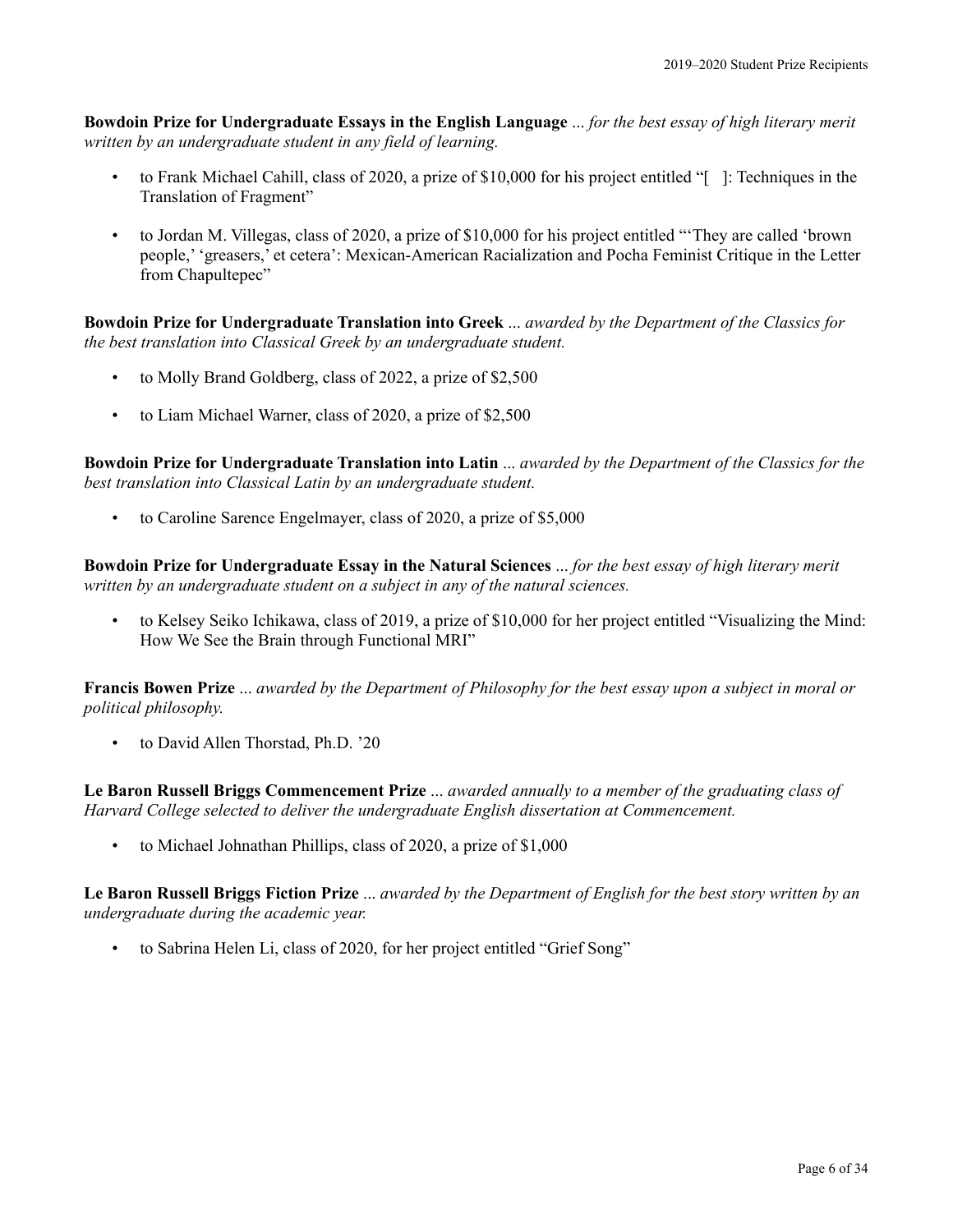**Le Baron Russell Briggs Honors Thesis Prize in English** ... *awarded for the most outstanding senior honors thesis in the Department of English.*

• to Margaret Irene Kirn, class of 2020, a prize of \$2,500 for her project entitled "Driving Wise River (and other excursions in the mountain west)"

**Emily and Charles Carrier Prize** ... *awarded by the Department of Philosophy for the best senior honors thesis or doctoral dissertation on a subject in social, political, or moral philosophy.*

- to Esteban Roberto Flores, class of 2020
- to Ronni Gura Sadovsky, Ph.D. '20
- to Victoria Scott, class of 2020

**Edward M. Chase Prize** ... *awarded by the Department of Government for the best dissertation on a subject relating to the promotion of world peace.*

• to Connor Maurilio Dezzani Huff, Ph.D. '19, for his project entitled "Why Rebels Reject Peace"

**David Taggart Clark Prize for the Undergraduate Latin Commencement Oration** ... *awarded annually to a member of the graduating class of Harvard College selected to deliver the Latin oration at Commencement.*

• to Caroline Sarence Engelmayer, class of 2020, a prize of \$1,000

**Class of 1955/Robert T. Coolidge Undergraduate Thesis Prize in Medieval Studies** ... *for the best senior thesis on any topic in Medieval Studies by a student in Harvard College.*

• to Julia Coburn Schroeder, class of 2020, a prize of \$1,000 for her project entitled "Courting Chancery: The Politics of Petitioning in Fifteenth-Century England"

**Department of the Classics Prize in Ancient History** ... *awarded by the Department of the Classics for the best senior thesis in Ancient History.*

• to Alejandro Ruben Quintana, class of 2020

**Department of the Classics Prizes** ... *awarded by the Department of the Classics to seniors who have demonstrated excellence in Latin and/or Greek.*

- to Julie Olivia Effron, class of 2020
- to Samantha Ann Hand, class of 2020
- to Micah Marie Johnson-Levy, class of 2020
- to Sheridan Nicole Marsh, class of 2020
- to Samuel Ezra Puopolo, class of 2020
- to Benjamin A. Roy, class of 2020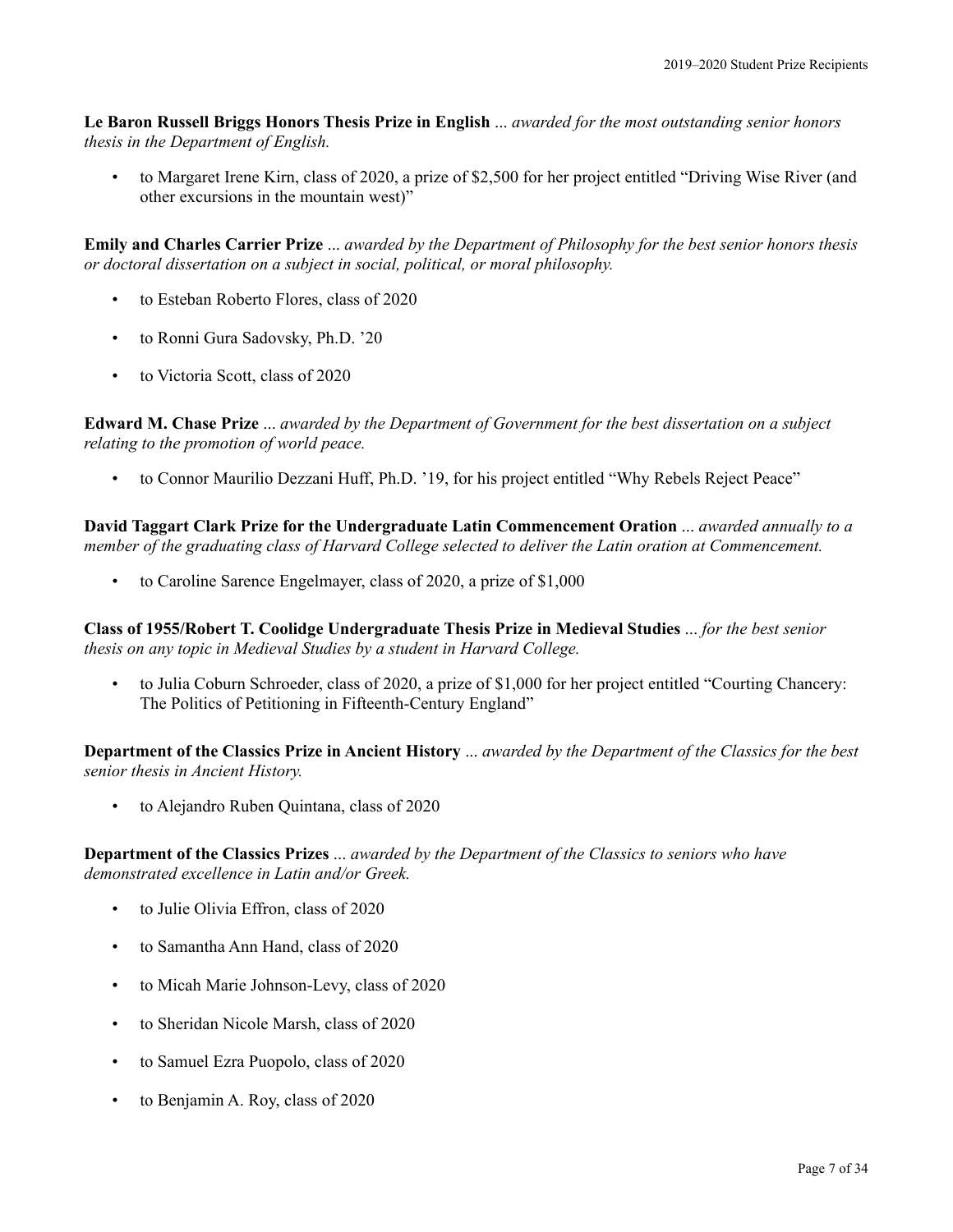**John Clive Prize** ... *awarded by the Committee on Degrees in History and Literature to a senior thesis of high distinction on a topic in the field of Britain.*

• to Similoluwa Fajemisin, class of 2020, for her project entitled "A Literary Nation: Education Reform and Cultural Conceptions of Britishness, 1997–2015"

**Colton Award** ... *for excellence in the preparation of a senior thesis in the Department of History.*

• to Ariella F. Kahan, class of 2020, a prize of \$1,000 for her project entitled "Friends or Foes? Palestinian Arabs in the Eyes of American Women Zionists, 1929–1948"

**Coolidge Debating Prize** ... *for the two best speakers in the trial debates for the Harvard-Yale-Princeton Intercollegiate Debates.*

- to Aditya Arya Dhar, class of 2021, a prize of \$3,000
- to Michel Boutros Reaich Nehme, class of 2022, a prize of \$3,000

**Council Prize in Visual Arts** ... *awarded by the Office for the Arts for outstanding work by a Harvard undergraduate in the field of visual arts.*

- to Hope Sennett Green, class of 2020, a prize of \$500
- to Memie H. Osuga, class of 2020, a prize of \$500

**Annamae and Allan R. Crite Prize** ... *awarded by the Harvard Extension School to degree recipients who demonstrate a singular dedication to learning and the arts.*

- to Julian Junior Ramos, A.L.M. '20, a prize of \$1,500
- to Benjamin Rosenberg, A.L.B. '20, a prize of \$1,500

**Gerda Richards Crosby Prize in Government** ... *awarded annually on the recommendation of the Department of Government to a candidate for the degree of A.B. with honors, for excellence in meeting the requirements for that concentration.*

• to Isabelle Katherine Madden DeSisto, class of 2020

**Edward Chandler Cumming Prize** ... *to that member of the senior class concentrating in the field of History and Literature whose honors essay is of the highest distinction.*

• to Rebecca Thau, class of 2020, for her project entitled "'French' Theory? The Intellectual Reverberations of Hélène Cixous' *Juiféminité*"

**Eugene R. Cummings Senior Thesis Prize in LGBT Studies** ... *awarded by the Committee on Degrees in Women, Gender, and Sexuality to the best senior thesis on a Lesbian, Gay, Bisexual, or Transgender Studies topic.*

• to Sai Shanthanand Sarathy Rajagopal, class of 2020, a prize of \$1,000 for his project entitled "Capturing Authenticity in Indian Transmasculine Identity: Design of a Novel Penile Prosthesis"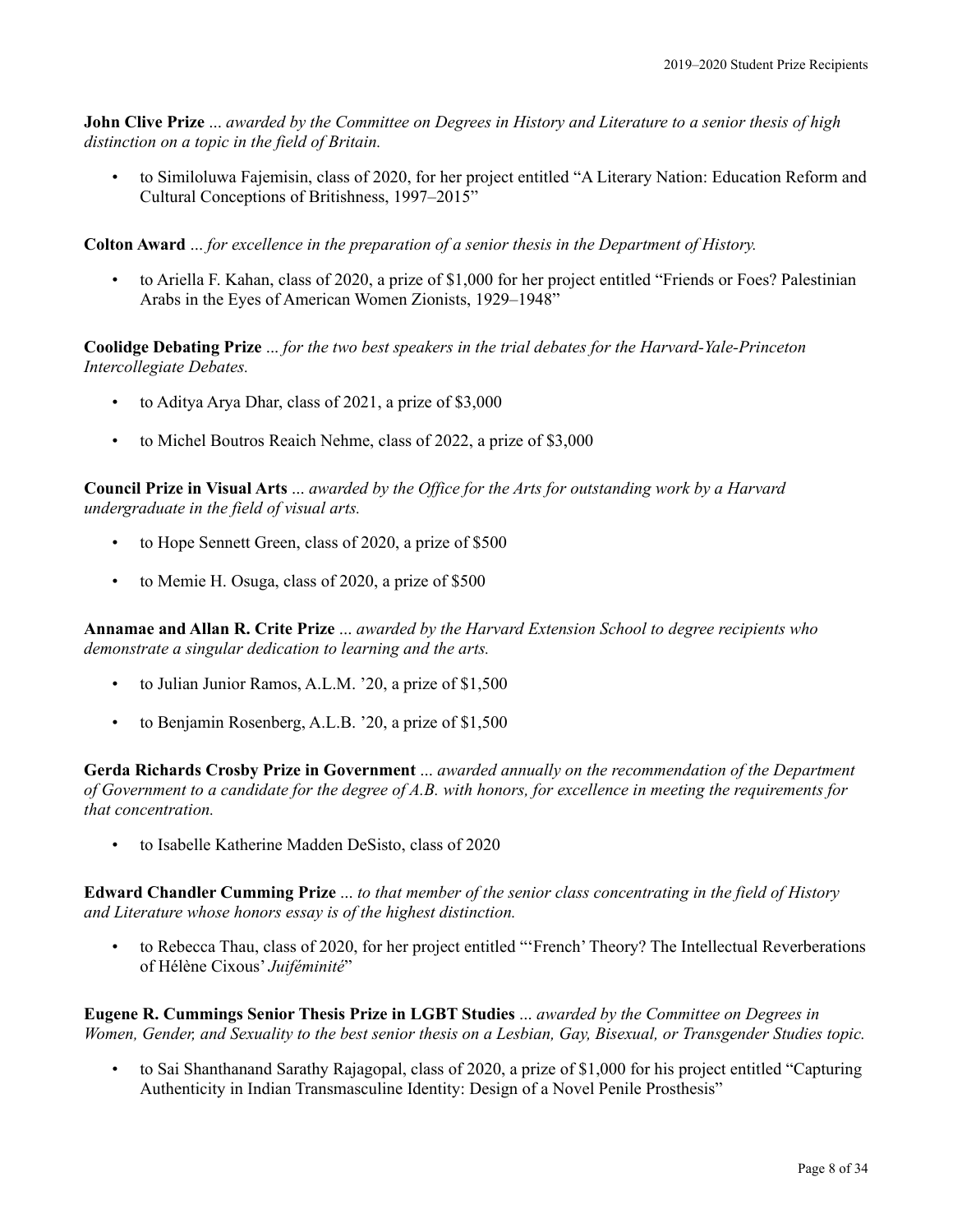**Louis Curtis Prize** ... *awarded by the Department of the Classics for excellence in Latin to a senior who has concentrated in any of the fields of concentration of which Latin forms a part.*

• to Caroline Sarence Engelmayer, class of 2020

**David Rockefeller Center for Latin American Studies Prize in History and Literature** ... *awarded by the Committee on Degrees in History and Literature to a senior thesis of high distinction in the field of Latin America.*

• to Juliana Lamy, class of 2020, for her project entitled "The Defined Feminine: Rape and Masculine Reconstructions in the U.S. Occupation of Haiti (1915–1934)"

**Dean's Prize for Outstanding A.L.M. Thesis or Capstone Project** ... *awarded in each discipline of the Harvard Extension School's Master's Degree Program to recognize work that embodies the highest level of scholarship.*

- to Lesley P. Bannatyne, A.L.M. '20, a prize of \$1,000 for her project entitled "It Doesn't Hurt Anyone to Sing"
- to Bree Carlson, A.L.M. '20, a prize of \$1,000 for her project entitled "Natural Gas: Small Leaks, Big Problems"
- to Leo Rafer De Velez, A.L.M. '19, a prize of \$1,000 for his project entitled "Study of Factors Influencing Teacher's Usage of Math e-Learning in the Philippines"
- to Anthony Brian Del Rio, A.L.M. '20, a prize of \$1,000 for his project entitled "Central Transit Places: The Archaeology of Man-Made Navigable Waterways in Iron Age Scandinavia A.D. 400–800"
- to Shelley Lynn Hoenle Franklin, A.L.M. '20, a prize of \$1,000 for her project entitled "Sustainability Action Plan: Food Rescue for the City of Monterey, California"
- to Ariana Gandevani, A.L.M. '20, a prize of \$1,000 for her project entitled "Are Job Satisfaction and Life Satisfaction Higher When Employees' Jobs Match Their Cognitive Style?"
- to Anna Elzbieta Guetat, A.L.M. '20, a prize of \$1,000 for her project entitled "Biomarker Analysis and Emotion Detection for Management of Mental Well-Being and Community Empowerment"
- to Hadiza Hamma, A.L.M. '19, a prize of \$1,000 for her project entitled "Community Development Project Plan: Afaka Plastics Limited for Road Construction in Afaka, Nigeria"
- to Matthew Jacobs, A.L.M. '20, a prize of \$1,000 for his project entitled "Clothing Consumption: Analyzing the Apparel Industry's Current and Future Impact on Greenhouse Gas Emissions"
- to Jason M. Karakehian, A.L.M. '19, a prize of \$1,000 for his project entitled "Preliminary Study in Propolis (Fungi, Ascomycota): *Propolis farinosa*—Common, Cosmopolitan, and Plurivorous"
- to Angelo Kastroulis, A.L.M. '19, a prize of \$1,000 for his project entitled "Towards Learned Access Path Selection: Using Artificial Intelligence to Determine the Decision Boundary of Scan versus Index Probes in Data Systems"
- to Sandra Lozo, A.L.M. '19, a prize of \$1,000 for her project entitled "Nothing but the Truth? Climate Risk Disclosure by U.S. Companies"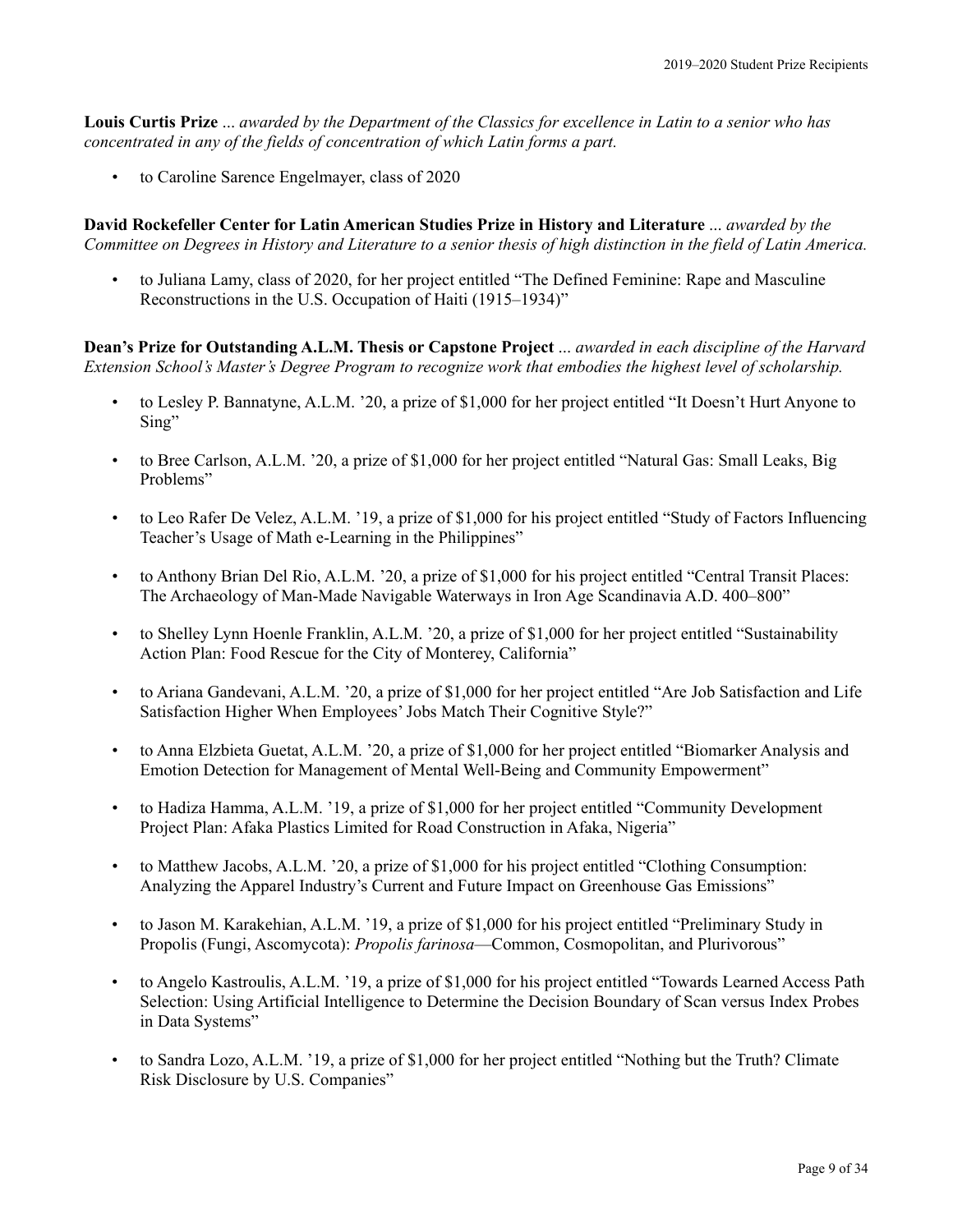- to Iliana Krystyna Morton, A.L.M. '20, a prize of \$1,000 for her project entitled "Opening the Gates: Exploring Interpretation and Partnerships as a Catalyst for Relevance in Oakland's Historic House Museums"
- to Hauyen Ngoc Pham, A.L.M. '19, a prize of \$1,000 for her project entitled "A Displaced Cost of War: The Statelessness of Vietnamese-Amerasians"
- to Alia Yahya Qatarneh, A.L.M. '20, a prize of \$1,000 for her project entitled "Establishing the Freeze Dried-Cell Free Protein Synthesis System as a Paradigm for Studying Protein Folding Kinetics on Earth and in Microgravity"
- to Evan Ross Terwilliger, A.L.M. '20, a prize of \$1,000 for his project entitled "The Appeal of Leaders and Their Foreign Policy When Death Is in the Air: A Perspective from Ontological Security Theory and Terror Management Theory"
- to William Paul Warford, A.L.M. '20, a prize of \$1,000 for his project entitled "Too Absurd for Satire: When Evelyn Waugh and Christopher Buckley Stopped Skewering Their Own Societies"

**Arthur P. Dempster Award** ... *awarded by the Department of Statistics to support and recognize promising graduate students who have made significant contributions to theoretical or foundational research in statistics.*

• to Lu Zhang, G3, a prize of \$3,000 for her project entitled "Floodgate: Inference for Model-Free Variable Importance"

**Padma Desai Prize in Economic Science** ... *awarded for the most outstanding dissertation by a Ph.D. student in the Department of Economics.*

• to Elisa Rubbo, Ph.D. '20

**David Herbert Donald Prize** ... *to the graduating senior in the Department of History whose work in American history best exemplifies the high standards of erudition, original thought, and elegant prose embodied in the career of David Herbert Donald.*

• to Charlotte Kayyem Watts, class of 2020, a prize of \$1,500

**Louise Donovan Award** ... *awarded by the Office for the Arts to a Harvard student who has made a substantial contribution to undergraduate arts behind the scenes.*

• to Aaron Olkin, class of 2020, a prize of \$500

**W. E. B. Du Bois Award** ... *awarded by the Department of African and African American Studies to the graduating senior in African Studies with the highest grade point average.*

• to Salma Abdelrahman, class of 2020, a prize of \$500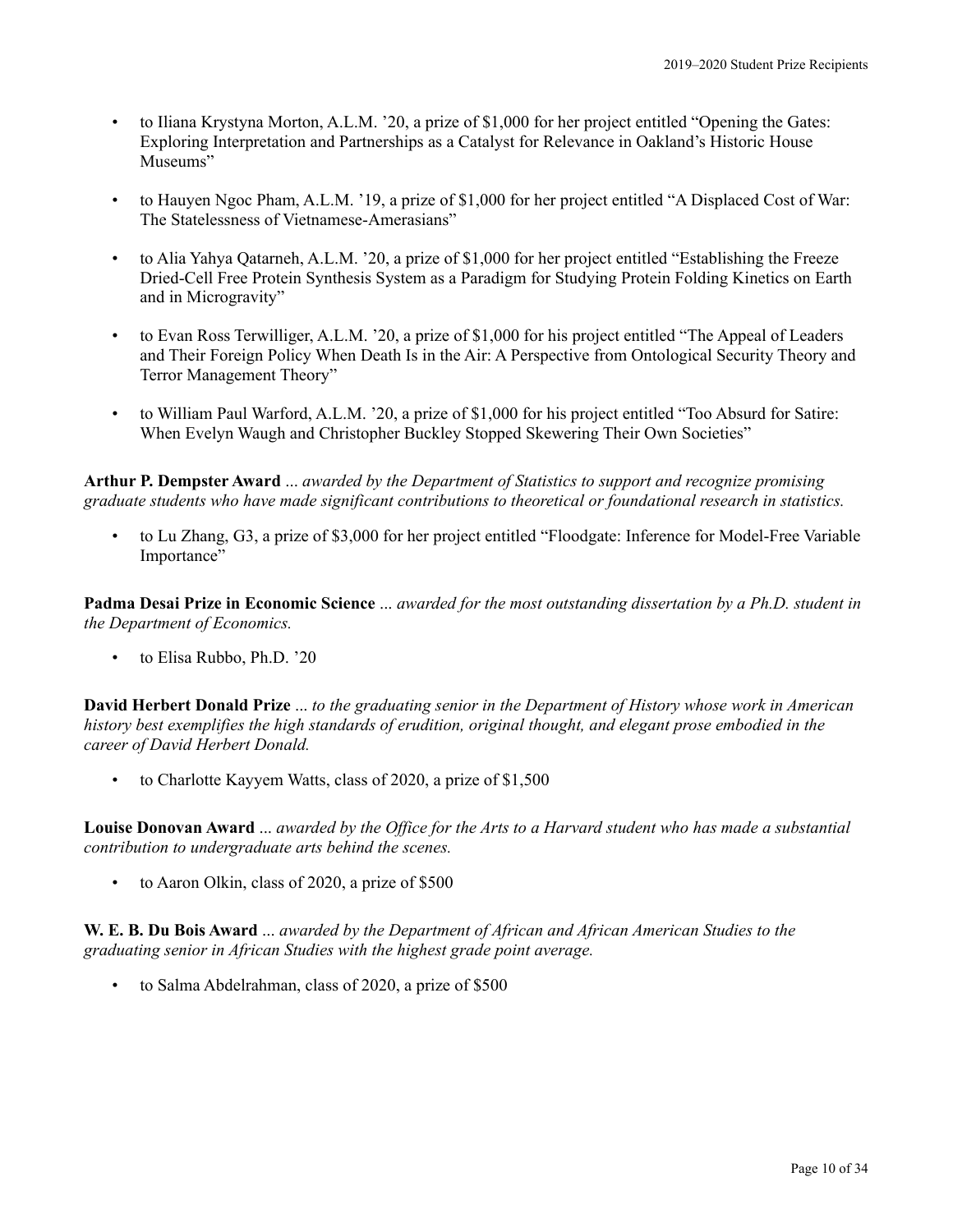**John Dunlop Undergraduate Thesis Prize in Business and Government** ... *awarded by the Mossavar-Rahmani Center for Business and Government (M-RCBG) at Harvard's Kennedy School of Government for the best senior thesis on a challenging public policy issue at the interface of business and government.*

• to Laura M. Nicolae, class of 2020, a prize of \$1,000 for her project entitled "The Effects of Liquidity Regulation on Bank Demand for Reserves and the Federal Reserve's Balance Sheet Policy"

**Edward Eager Memorial Fund Prize** ... *awarded by the Department of English for the best creative writing, preferably in the juvenile field, by an undergraduate.*

- to Letitia Chung Chan, class of 2022
- to Alex Spencer Cohen, class of 2020
- to Joseph C. Felkers, class of 2022
- to Roey Lane Leonardi, class of 2023
- to Patricia Jialei Liu, class of 2021
- to Elliott Mcleod Lawson Thornton, class of 2020
- to Caroline Tsai, class of 2020
- to Meena Venkataramanan, class of 2021
- to Alisha M. Yi, class of 2022

**David Rice Ecker Short Story Prize for Freshmen** ... *awarded by the Harvard College Writing Program for the best original short story written by a first-year student.*

• to Johanna R. Staples-Ager, class of 2022, a prize of \$2,000 for her project entitled "Engine Song"

**Ralph Waldo Emerson Prize** ... *to the member of the junior class in Harvard College who shows the greatest promise among undergraduates who concentrate in the field of History and Literature.*

• to Molly Catherine McCafferty, class of 2021

**Enel Endowment Prize for Best Undergraduate Paper or Senior Thesis** ... *awarded by the Harvard Environmental Economics Program for the best undergraduate paper addressing topics in environmental, energy, and natural-resource economics.*

- to Sophia Louise Campbell, class of 2020, for her project entitled "Opportunity Is in the Air: The Impact of Childhood Exposure to Air Pollution on Long-Term Socioeconomic Outcomes"
- to Louis Reed Delano, class of 2020, for his project entitled "Are Solar Incentives Effective? Shedding Light on Demand for Residential Photovoltaics"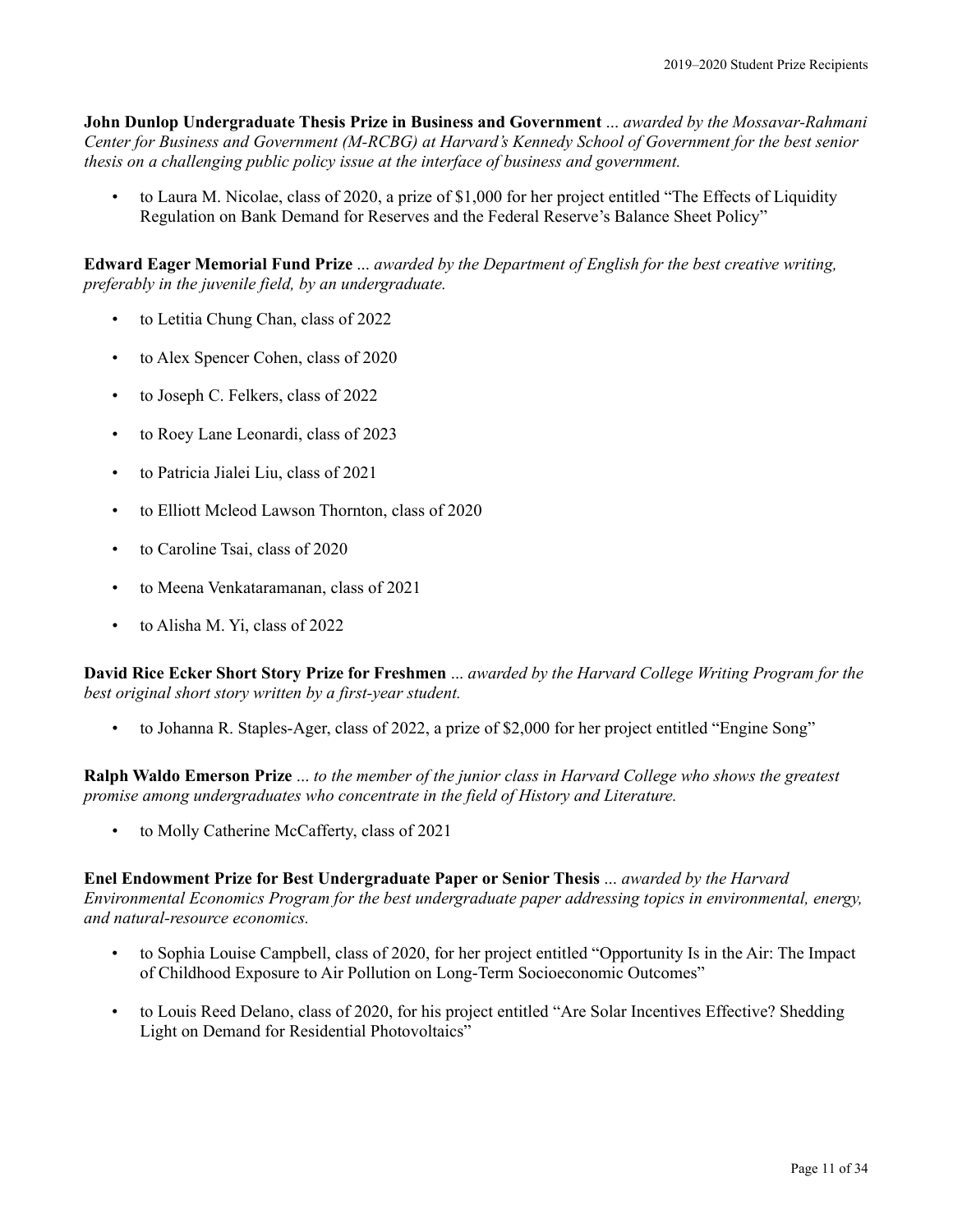**Senior Thesis Prize in Ethnicity, Migration, Rights** ... *for the best project that contributes to current scholarly discourses about ethnicity, migration, indigeneity, race, and/or rights.*

• to Daniel L. Rosenblatt, class of 2020, a prize of \$500 for his project entitled "'Deìjame que te cante yo tambieìn': Constructing Working-Class Puerto Rican Identity in New York City, 1917–1936"

**Extension School Commencement Speaker Prize** ... *awarded to the A.L.B. or A.L.M. graduate who delivers the student Commencement speech at the Extension School diploma awarding ceremony.*

• to John J. Lantonio, A.L.B. '20, a prize of \$1,000

**Suzanne Farrell Dance Prize** ... *awarded by the Office for the Arts to the undergraduate who has demonstrated outstanding artistry in the field of dance.*

- to Margaret T. Canady, class of 2020, a prize of \$1,000
- to Mara G. Milner, class of 2020, a prize of \$1,000

**Captain Jonathan Fay Prize** ... *awarded by the Radcliffe Institute to the graduating senior who has produced the most outstanding imaginative work or piece of original research in any field.*

- to Alejandro Ruben Quintana, class of 2020, a prize of \$2,500 for his project entitled "Local Migration in the Arsinoite Nome of Egypt during the Early Principate"
- to Chinmay Sonawane, class of 2020, a prize of \$2,500 for his project entitled "A Defence of the Queens of Africa: The Public Health and Economic Benefits of Spotted Hyenas (*Crocuta crocuta*)"
- to Adele Woodmansee, class of 2020, a prize of \$2,500 for her project entitled "'It Is Pure *Criollo* Maize': Subsistence Agriculture and Ideas of Locality and Contamination in San Miguel del Valle, Oaxaca"

**William Scott Ferguson Prize** ... *awarded to a sophomore concentrating in History who has written an outstanding essay as part of a tutorial assignment.*

• to Elizabeth Anne McCord, class of 2021, a prize of \$800 for her project entitled "The Failures of Urban Redevelopment: Comparing Government and Community Approaches to Urban Renewal in Manhattan Valley, 1952–1980"

**Eric Firth Prize** ... *awarded by the Department of Government for the best essay on the subject of the ideals of democracy.*

- to Juliet Fannie Pesner, class of 2020
- to Alyssa Resar, class of 2020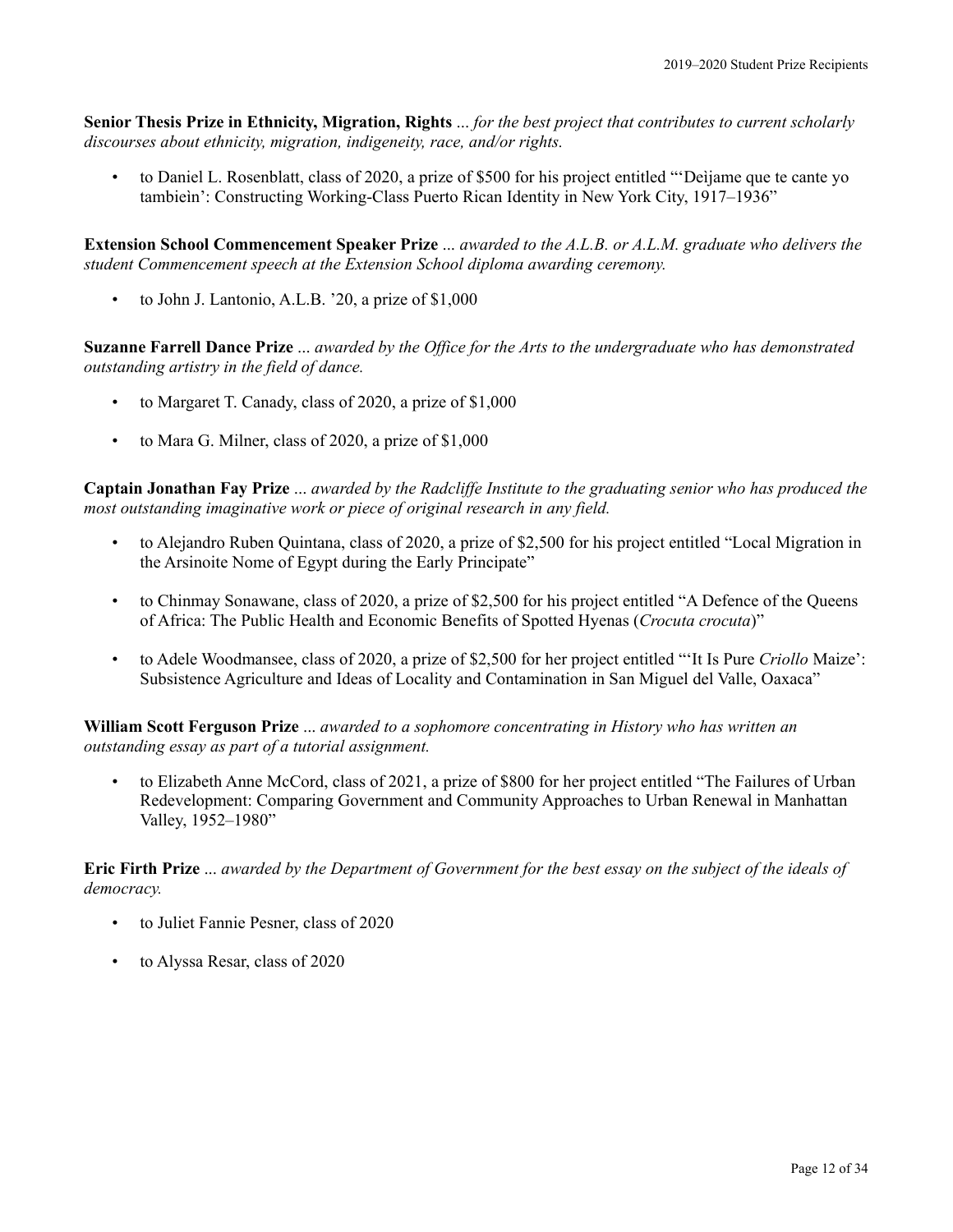**Sophia Freund Prize** ... *awarded annually to the students in the senior class of Harvard College who are graduating* summa cum laude *with the highest grade point average.*

- to Sunah Chang, class of 2020, a prize of \$1,000
- to Julie Sunyoung Chung, class of 2020, a prize of \$1,000
- to Michael James Colavita, class of 2020, a prize of \$1,000
- to Justin Glanzer Curtis, class of 2019, a prize of \$1,000
- to Isabelle Katherine Madden DeSisto, class of 2020, a prize of \$1,000
- to Caroline Sarence Engelmayer, class of 2020, a prize of \$1,000
- to Nensi Nikol Gjata, class of 2020, a prize of \$1,000
- to Lev Jacob Grossman, class of 2020, a prize of \$1,000
- to Julia Bernadette Lauer, class of 2020, a prize of \$1,000
- to Sally M. Nijim, class of 2020, a prize of \$1,000
- to Timothy Robert O'Meara, class of 2020, a prize of \$1,000
- to Sanjana Jagdish Rane, class of 2020, a prize of \$1,000
- to Daniel L. Rosenblatt, class of 2020, a prize of \$1,000
- to Isabel Clara Ruehl, class of 2020, a prize of \$1,000
- to Benjamin Drew Senzer, class of 2020, a prize of \$1,000
- to Lauren Delaney Spohn, class of 2020, a prize of \$1,000
- to Nicholas Elliot Stauffer-Mason, class of 2020, a prize of \$1,000
- to Eric David Sun, class of 2020, a prize of \$1,000
- to Kai Trepka, class of 2020, a prize of \$1,000
- to Céline Lee Vendler, class of 2020, a prize of \$1,000
- to Lei Yin, class of 2020, a prize of \$1,000
- to Kristine Alexandra Zhang, class of 2020, a prize of \$1,000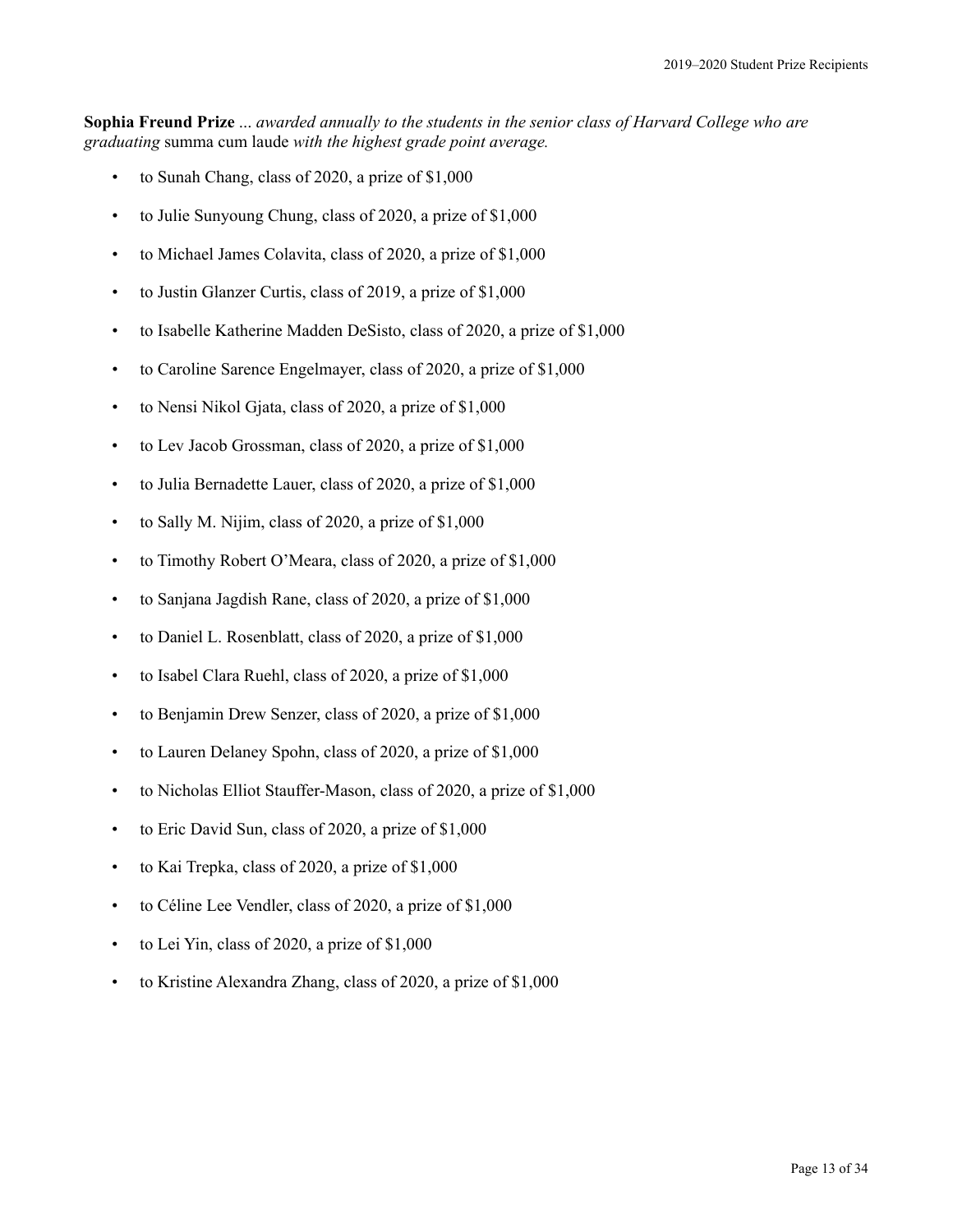**Paul Revere Frothingham Scholarship Prize** ... *awarded by the Office of Undergraduate Research and Fellowships to the graduating senior who best exemplifies the qualities of excellent scholarship, character, and effective support of the best interests of Harvard University.*

- to Hakeem Olakunle Isa Angulu, class of 2020
- to Deja Raquel Morehead, class of 2020
- to Sruthi Palaniappan, class of 2020

**Albert M. Fulton, Class of 1897, Prize** ... *for the best senior thesis in the Department of Sociology.*

• to Fernanda Pires Baron, class of 2020

**Lloyd McKim Garrison Prize** ... *awarded by the Department of English for the best poem or group of poems by an undergraduate.*

• to Sarah Lynn Toomey, class of 2019

**Leo Goldberg Prize in Astronomy** ... *awarded by the Department of Astronomy in recognition of research promise as evidenced by a junior or senior thesis.*

- to Noel Faith Chou, class of 2021, for her project entitled "Host Galaxy Based Supernova Classification with Machine Learning"
- to Thomas James Wagg, class of 2020, for his project entitled "Detecting Black Hole's Neutron Star Binaries with the Laser Interferometer Space Antenna"

**Gertrude and Maurice Goldhaber Prize** ... *awarded by the Department of Physics to the outstanding theoretical and experimental graduate students who have passed their qualifying oral examinations in the preceding year.*

- to Harris Stanley Pirie, G4, a prize of \$2,000
- to Rhine Samajdar, G4, a prize of \$2,000
- to Houri Christina Tarazi, G4, a prize of \$2,000
- to Hengyun Zhou, G4, a prize of \$2,000

**Reverend Peter J. Gomes Prize in Religion and Ethnicity** ... *awarded by the Department of African and African American Studies to the Harvard College senior who has demonstrated social responsibility through public service and potential for distinguished contributions to the public good.*

- to Russell Howell Reed, class of 2020, a prize of \$250
- to Nicholas Tyler Wyville, class of 2020, a prize of \$250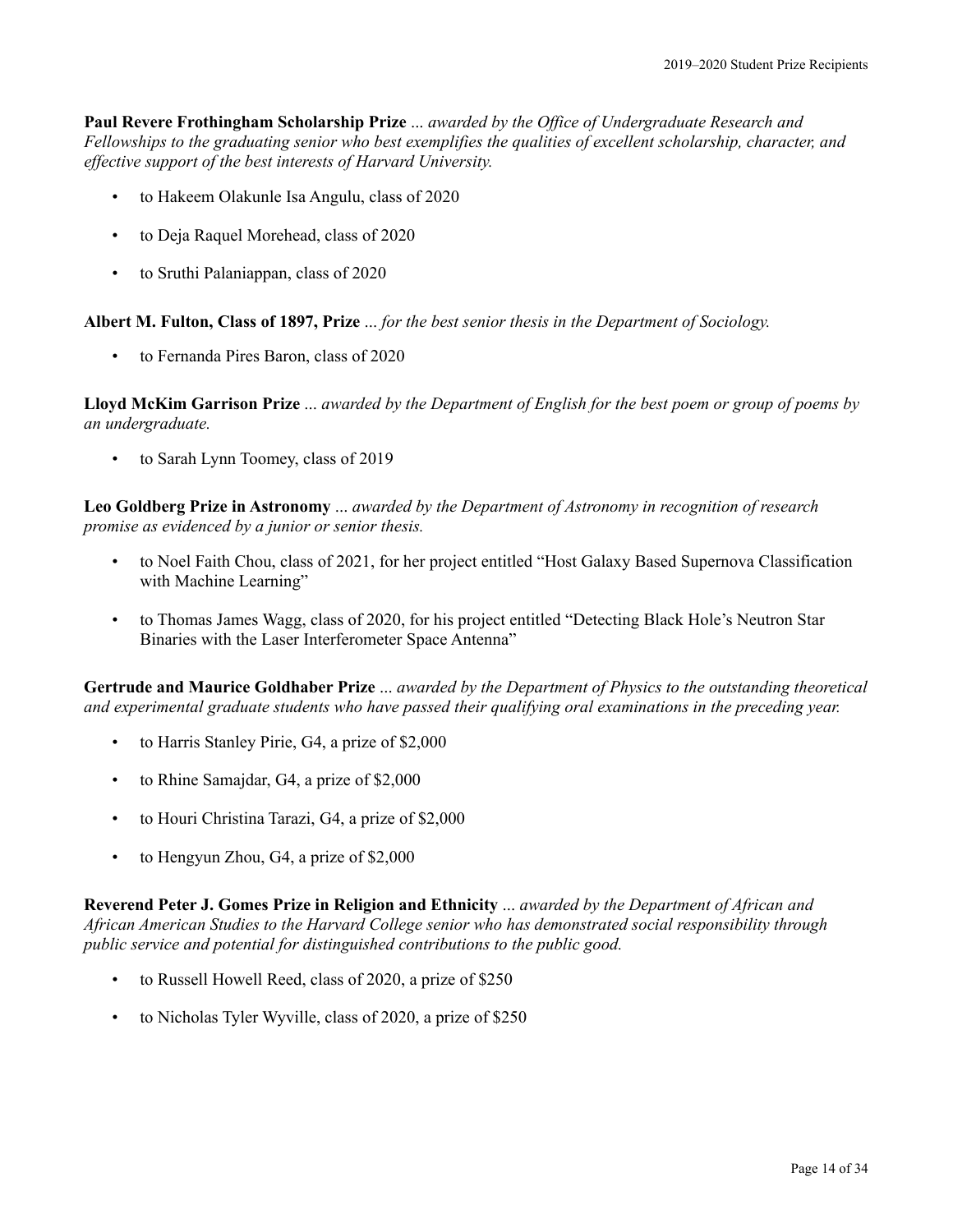**Graduate English Commencement Oration** ... *to that student who will receive a graduate degree and is chosen to deliver the Graduate English Part at Commencement.*

• to Sana Raoof, M.D. '20, a prize of \$1,000

**Jane C. Grant Senior Prize** ... *awarded by the Committee on Degrees in Studies of Women, Gender, and Sexuality to the graduating senior with the best overall academic performance.*

• to Jordan M. Villegas, class of 2020

**John Green Prize** ... *awarded by the Department of Music for demonstrated talent and promise as a composer.*

- to Branch Abel Freeman, class of 2020
- to Scott William Roberts, class of 2020

**Kate and Max Greenman Prize** ... *awarded to those students in Harvard College who participate in the Harvard-Yale-Princeton Triangular Debate, as members of the team or as alternates.*

- to Edward Bracey, class of 2022
- to Aditya Arya Dhar, class of 2021
- to Ye Joo Han, class of 2022
- to Michel Boutros Reaich Nehme, class of 2022
- to Paloma Jen O'Connor, class of 2021
- to Tejal Patwardhan, class of 2020

**Harold K. Gross Dissertation Prize** ... *awarded by the Department of History to the Ph.D. recipient whose dissertation demonstrates the greatest promise of a distinguished career in historical research.*

- to Mateo Cayetano Jarquín, Ph.D. '19, for his project entitled "A Latin American Revolution: The Sandinistas, the Cold War, and Political Change in the Region, 1977–1990"
- to Sonia Tycko, Ph.D. '19, for her project entitled "Captured Consent: Bound Service and Freedom of Contract in Early Modern England and English America"

**James R. and Isabel D. Hammond Prize** ... *awarded by the David Rockefeller Center for Latin American Studies (DRCLAS) for the best senior honors thesis related to Spanish-speaking Latin America.*

• to Isabelle Katherine Madden DeSisto, class of 2020, a prize of \$500 for her project entitled "From the 'Island of Freedom' to the Iron Curtain: Rethinking the Role of Soft Power in Soviet-Cuban Educational Exchange Programs"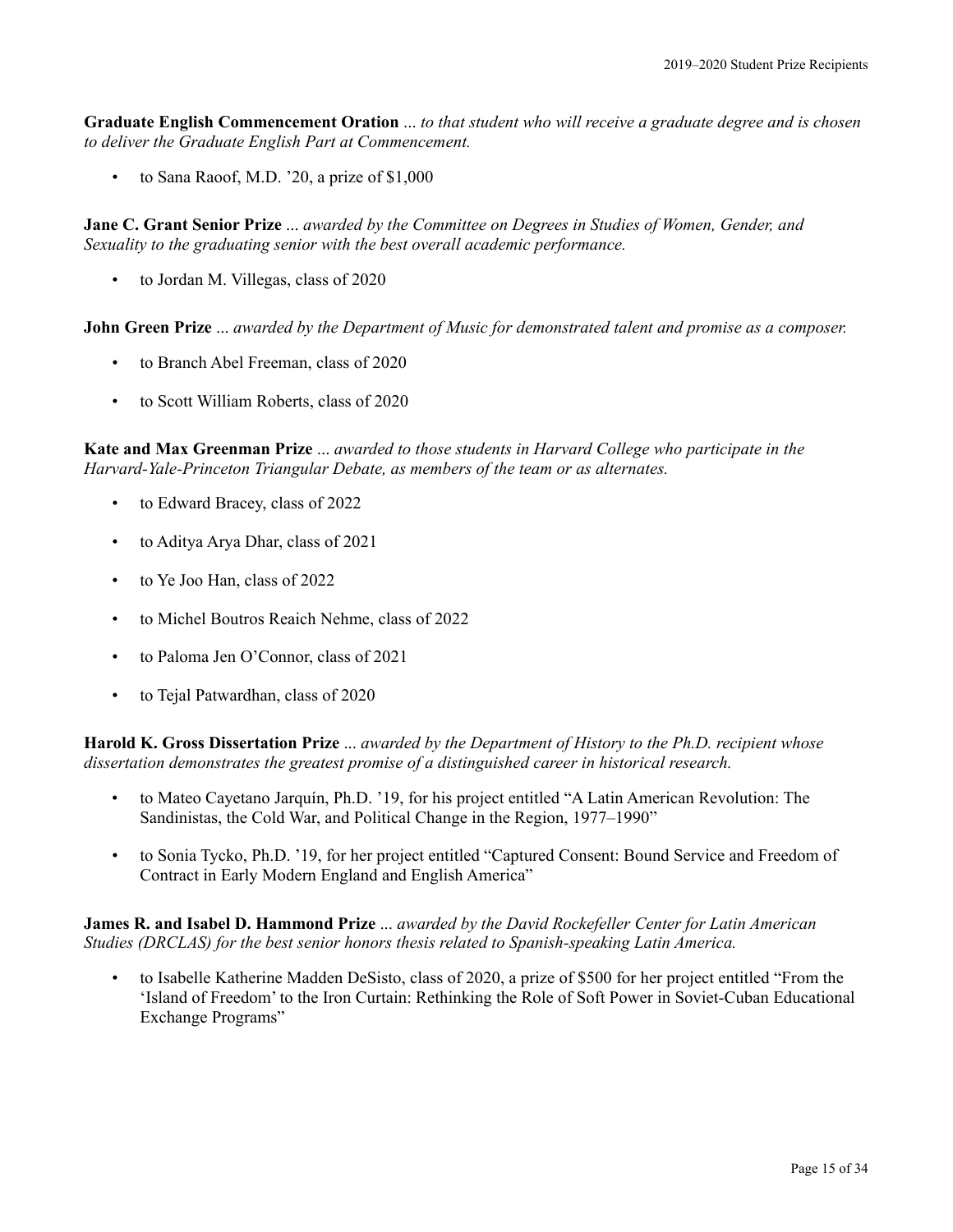**Seymour E. and Ruth B. Harris Prize for Honors Thesis in Economics** ... *for the best senior honors thesis in Economics.*

• to Alex Alexis Wu, class of 2020, a prize of \$3,500 for his project entitled "The Changing Nature of Political Polarization in the United States"

**Seymour E. and Ruth B. Harris Prize for Honors Thesis in the Social Sciences** ... *for the best senior honors thesis in a social science other than Economics.*

• to Jackson Mercer Grigsby, class of 2020, a prize of \$3,500 for his project entitled "Re-Examining Resistance and Revolt at Sobibór"

**Harvard College Women's Leadership Award** ... *awarded by the Harvard College Women's Center to honor a Harvard College senior who has demonstrated exceptional leadership and made a meaningful impact on fellow students, the campus, and/or the community.*

• to Najya Amari Williams, class of 2020, a prize of \$1,500

**Harvard Monthly Prize** ... *awarded by the Department of English to that Harvard College student in the most advanced courses in English composition who shows the greatest literary promise.*

- to Anisa O. Ahmed, class of 2020
- to Margaret Irene Kirn, class of 2020

**Roger Conant Hatch Prizes for Lyric Poetry** ... *awarded by the Department of English for the best lyric poem by an undergraduate.*

• to Thomas C. Mahon, class of 2020

**Einar Haugen Prize** ... *awarded by the Department of Germanic Languages and Literatures to an undergraduate or graduate student for excellence in the field of Scandinavian languages and literatures.*

• to Michael Thomas Shirek, class of 2020

**Lawrence J. Henderson Prize** ... *to the senior student earning a degree in either of the concentrations supervised by the Board of Tutors in Biochemical Sciences (Molecular and Cellular Biology (MCB) and Chemical and Physical Biology (CPB)), whose thesis is judged the most meritorious for that year.*

• to Zachary Miles Altshuler, class of 2020, a prize of \$500 for his project entitled "Mutations in PPM1D Characteristic of Clonal Hematopoiesis of Indeterminate Potential Modulate Inflammatory Signaling through HMGA2"

**Department of History Prize** ... *to the graduating senior who has the best cumulative record as a history concentrator by the end of the senior year.*

- to Sophia Concetta DiCara, class of 2020, a prize of \$250
- to Julia Coburn Schroeder, class of 2020, a prize of \$250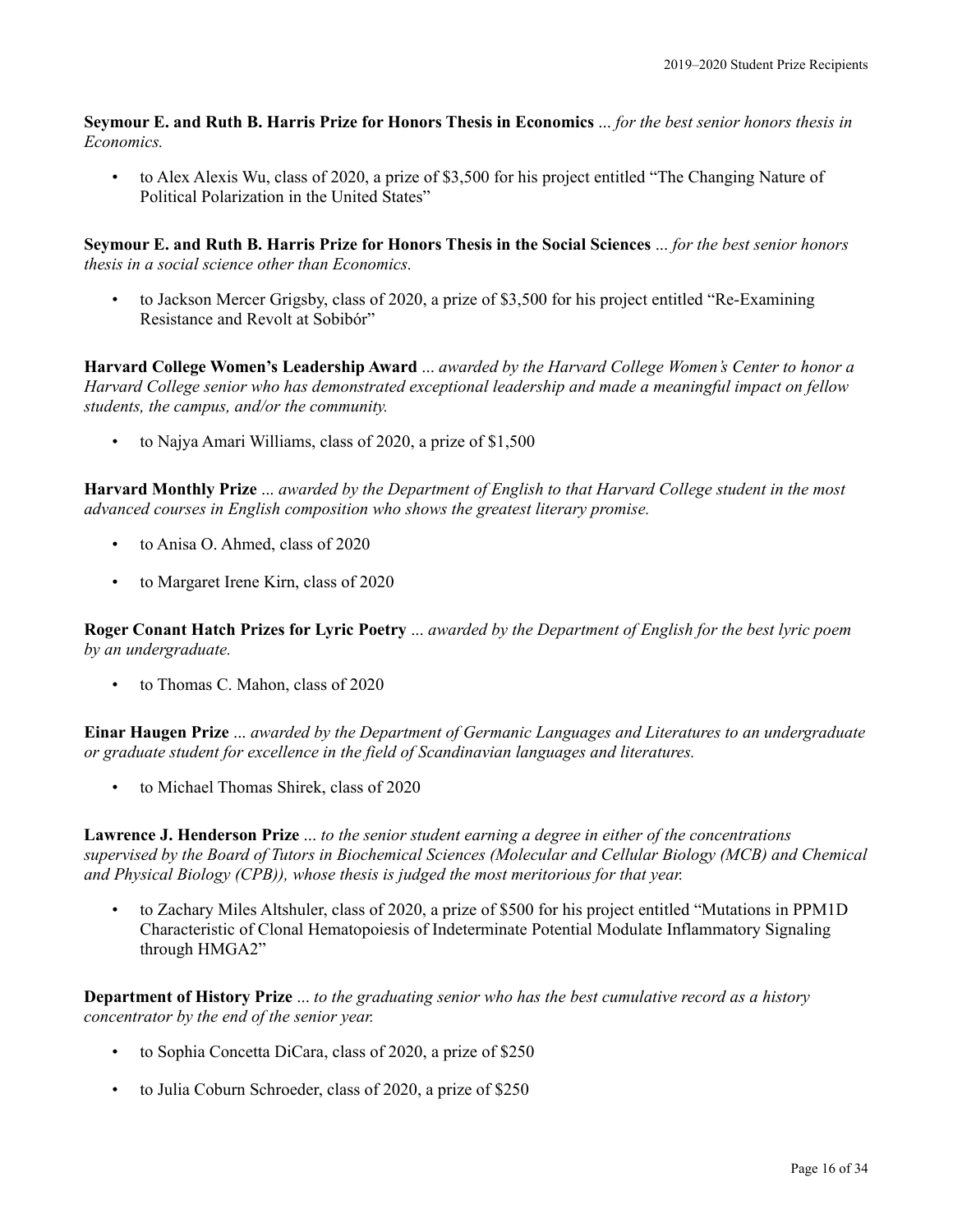**Department of History Undergraduate Essay Prize** ... *for the best work of original historical scholarship produced before the senior year in a history department course.*

• to Robert Michael Hornsby Lowe, class of 2020, a prize of \$500 for his project entitled "Socrates in This Way Became Perfect: The Power of Example in the Ethics of Mencius and Epictetus"

**Philip Hofer Prize for Collecting Books or Art** ... *awarded by Houghton Library to a student whose collection of books best exemplifies the traditions of breadth, coherence, and imagination represented by Philip Hofer, founder and first Curator of the Department of Printing and Graphic Arts in the Houghton Library.*

- to Robin Boeun McDowell, G4, a first-place prize of \$3,000 for her project entitled "Radical Black New Orleans in Print: Evolution of the Afro-American Liberation League"
- to Catherine Grace Katz, L1, a second-place prize of \$1,500 for her project entitled "The View from the Precipice: Yalta, *The Daughters*, and Me"
- to Brian William Mott, class of 2021, a third-place prize of \$750 for his project entitled "Soldierly Caricature: Illustrations of the Great War"

## **Thomas Temple Hoopes Prize** ... *for excellent undergraduate work and excellence in the art of teaching.*

- to Salma Abdelrahman, class of 2020, a prize of \$5,000 for her project entitled "In That Beautiful Light"—nominated by Ms. Christina Twicken
- to Leena Anupama Ambady, class of 2020, a prize of \$5,000 for her project entitled "From Semiconductors to Recombinant DNA: The Silicon Valley Toxics Coalition's Battle for Public Oversight of Science and Technology, 1982–1987"—nominated by Ms. Colleen Lanier Christensen
- to Nada Alaa Attia, class of 2020, a prize of \$5,000 for her project entitled "Let's Talk about Sexually Transmitted Infection: Exploring Arab Immigrant Mothers' Conceptions Surrounding HPV, Cervical Cancer, and Its Methods of Prevention"—nominated by Professor S. V. Subramanian
- to Constance Marie-Sophie Bourguignon, class of 2020, a prize of \$5,000 for their project entitled "'No Way to Speak of Myself': Lived and Literary Resistance to Gender in French"—nominated by Professor Annabel Kim
- to Peter Zihong Chen, class of 2020, a prize of \$5,000 for his project entitled "Special Lagrangians in the Landau-Ginzburg Mirror of CP^2"—nominated by Professor Denis Auroux
- to Yi Hua Chen, class of 2020, a prize of \$5,000 for her project entitled "Investigating the Role of the G1 Phase of the Cell Cycle in the Maintenance of Genomic Integrity in *S. cerevisiae*"—nominated by Professor Andrew Murray
- to Alice Siyu Cheng, class of 2020, a prize of \$5,000 for her project entitled "The Socioeconomic Effects of Displacement from Racial Violence: Evidence from the 1921 Tulsa Race Massacre"—nominated by Professor Desmond Ang
- to Julie Sunyoung Chung, class of 2020, a prize of \$5,000 for her project entitled "Redefining 'Inclusive Science': Hawai'i's Multicultural Settler Colonial Context"—nominated by Professor Ajantha Subramanian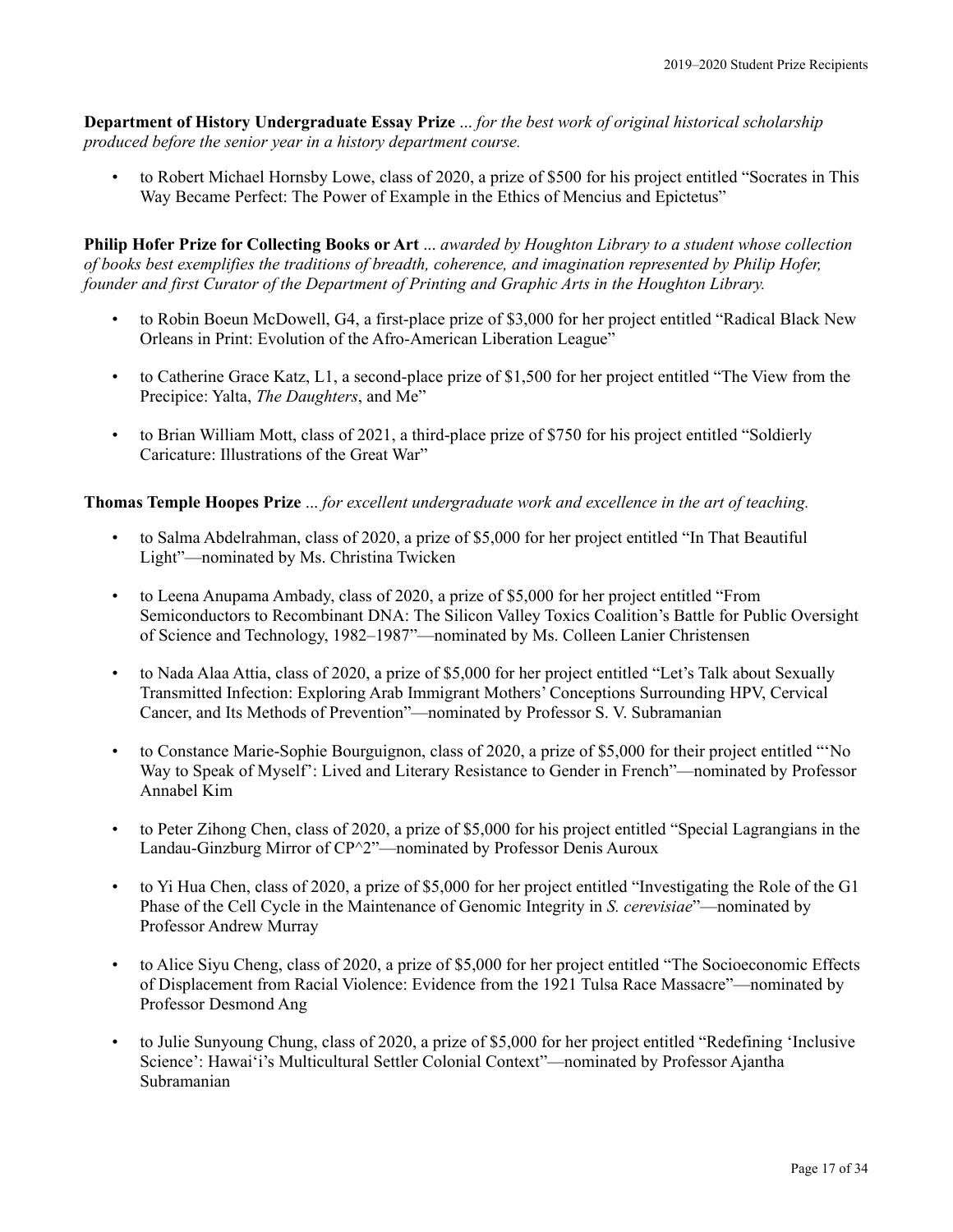- to Caroline Margaret Cohen, class of 2020, a prize of \$5,000 for her project entitled "Fighting Uphill: Three 2018 Congressional Campaigns Where Democrats Made Gains in Conservative America" nominated by Professor Theda Skocpol
- to Christopher Gregory Colby, class of 2020, a prize of \$5,000 for his project entitled "Voicing Tragedy: A Realization of Ancient Greek Music"—nominated by Professor Alexander Rehding and Professor Naomi Weiss
- to Una Callahan Corbett, class of 2020, a prize of \$5,000 for her project entitled "'Organize, Agitate, Educate': Making Political Meaning of the American Women's Suffrage Centennial"—nominated by Dr. Lauren Brandt
- to Angie Cui, class of 2020, a prize of \$5,000 for her project entitled "Diplomas for Diplomacy: Foreign Students in China and the Soft Power Question"—nominated by Mr. Austin Strange
- to Isabelle Katherine Madden DeSisto, class of 2020, a prize of \$5,000 for her project entitled "From the 'Island of Freedom' to the Iron Curtain: Rethinking the Role of Soft Power in Soviet-Cuban Educational Exchange Programs"—nominated by Dr. George Soroka
- to Sophia Concetta DiCara, class of 2020, a prize of \$5,000 for her project entitled "Locked in Bridgewater: Ethnic Tensions, Labor, and the Emergence of the Carceral State in Massachusetts, 1853– 1933"—nominated by Mr. Aaron Bekemeyer
- to Caroline Elizabeth Diggins, class of 2020, a prize of \$5,000 for her project entitled "A Primatized Mouse Model: A Platform for Assessing Human, Chimpanzee, and Gorilla Gut Microbiomes" nominated by Professor Rachel Carmody
- to Caroline Sarence Engelmayer, class of 2020, a prize of \$5,000 for her project entitled "Aliquis est ex me pius? Seneca's *Phoenissae* and Its Early Modern Reception"—nominated by Professor Richard Tarrant and Professor Leah Whittington
- to Pedro Farias, class of 2020, a prize of \$5,000 for his project entitled "Riding with Charlie: Public Transportation Policy and Its Impact on Businesses and Road Safety in Massachusetts"—nominated by Professor Edward Glaeser
- to Gabriel Spaulding Fox-Peck, class of 2020, a prize of \$5,000 for his project entitled "Glorybound" nominated by Ms. Kera Street
- to Joyce Wai Yun Fung, class of 2019, a prize of \$5,000 for her project entitled "To My Carpenter Center for the Visual Arts"—nominated by Ms. Katarina Burin
- to Michael Gao, class of 2020, a prize of \$5,000 for his project entitled "Investigating RNA Structure in Translation: A Functional and Biochemical Characterization of the CaMK2 $\hat{I}$ ± Internal Ribosome Entry Site"—nominated by Professor Victoria D'Souza
- to William Gao, class of 2020, a prize of \$5,000 for his project entitled "Discovery and Functional Characterization of Non-Coding RNAs in Eukaryotic Genomes"—nominated by Dr. Elena Rivas
- to Jackson Mercer Grigsby, class of 2020, a prize of \$5,000 for his project entitled "Re-Examining Resistance and Revolt at Sobibór"—nominated by Dr. Brandon Bloch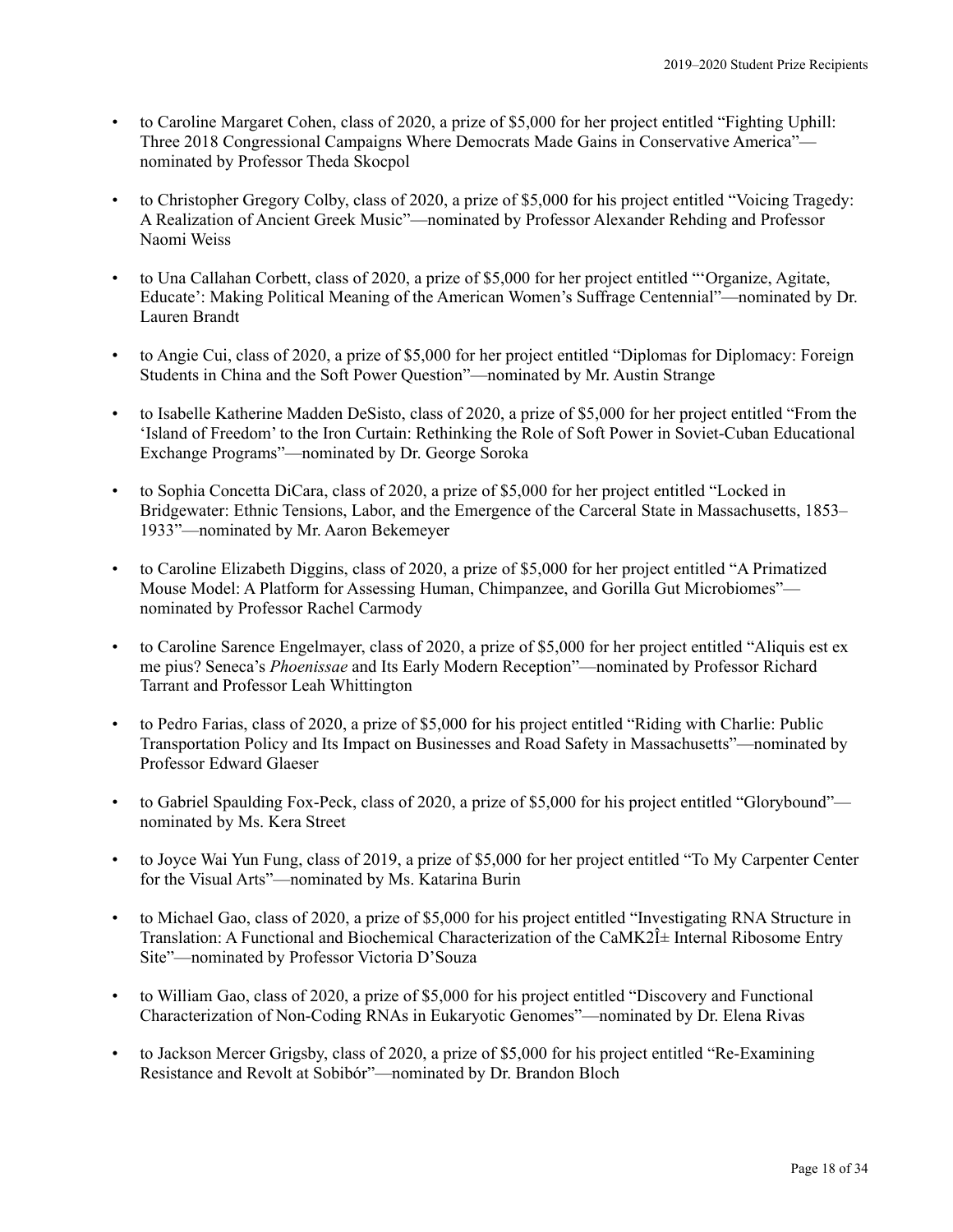- to Joshua Martin Grossman, class of 2020, a prize of \$5,000 for his project entitled "A Novel 3D Model-Based Petroleum Resource Estimate of the Qaidam Basin in Northwest China and Implications for the Future of China's Energy Economy"—nominated by Professor John Shaw
- to Dhruv Gupta, class of 2020, a prize of \$5,000 for his project entitled "Bike Sharing Is Transit: Building Tools to Plan and Optimize Bike-Sharing Networks"—nominated by Mr. Jinyan Zang
- to Emilee A. Hackney, class of 2020, a prize of \$5,000 for her project entitled "Unlost: From Appalachia to Harvard and Back"—nominated by Professor Michael Pollan
- to Jamie Halper, class of 2020, a prize of \$5,000 for her project entitled "'Imagination Joggers': Women's Fight to Eliminate Sex-Segregated Classified Advertisements from American Newspapers, 1964–1973" nominated by Professor Louis Menand and Dr. Lauren Kaminsky
- to Tessa Han, class of 2020, a prize of \$5,000 for her project entitled "Applying Mediation Analysis to Predict Feed Forward Loops as Gene Regulatory Mechanisms in Multiple Myeloma: A Novel Statistical Approach"—nominated by Professor Giovanni Parmigiani
- to Hannah Kate Harris, class of 2020, a prize of \$5,000 for her project entitled "As a Woman and as a Mother of Sons: Maternal Blame Attribution towards Victims of Sexual Violence"—nominated by Professor Max Krasnow
- to Nathan Lewis Hollenberg, class of 2020, a prize of \$5,000 for his project entitled "Drawing the New NBA Three-Point Line: A Statistical Approach to Determining Its Location and Effect on the Game" nominated by Dr. Kevin Rader
- to George L. Hu, class of 2020, a prize of \$5,000 for his project entitled "U.S. Patents and Global Performance: Analyzing the Impact of Local Patent Protection on Firms' International Operations" nominated by Professor Marc Melitz
- to Meena Jagadeesan, class of 2020, a prize of \$5,000 for her project entitled "The Performance of Johnson-Lindenstrauss Transforms: Beyond the Classical Framework"—nominated by Professor Jelani Nelson
- to Ariella F. Kahan, class of 2020, a prize of \$5,000 for her project entitled "Friends or Foes? Palestinian Arabs in the Eyes of American Women Zionists, 1929–1948"—nominated by Professor Derek Penslar
- to Allison Huang Kao, class of 2020, a prize of \$5,000 for her project entitled "A Single-Cell Atlas of the Peromyscus Retina: Evolution at the Cell-Type Level"—nominated by Professor Joshua Sanes
- to Matthew Keating, class of 2020, a prize of \$5,000 for his project entitled "From Lesvos to Leipzig: Comparative Legal Frameworks and Obstacles for LGBTQ Asylum Seekers in the European Union" nominated by Professor Jacqueline Bhabha
- to Trevor Wade Ladner, class of 2020, a prize of \$5,000 for his project entitled "Blackness on the Whiteboard: Teaching Race and Racism in Mississippi Social Studies Education"—nominated by Mr. Thomas Wooten
- to Allison Shu Ting Law, class of 2020, a prize of \$5,000 for her project entitled "Consider the Lobster Ectocommensal, *Symbion americanus*: Phylogeographic Analysis Reveals Spatial Niche Partitioning on Host Mouthparts"—nominated by Professor Gonzalo Giribet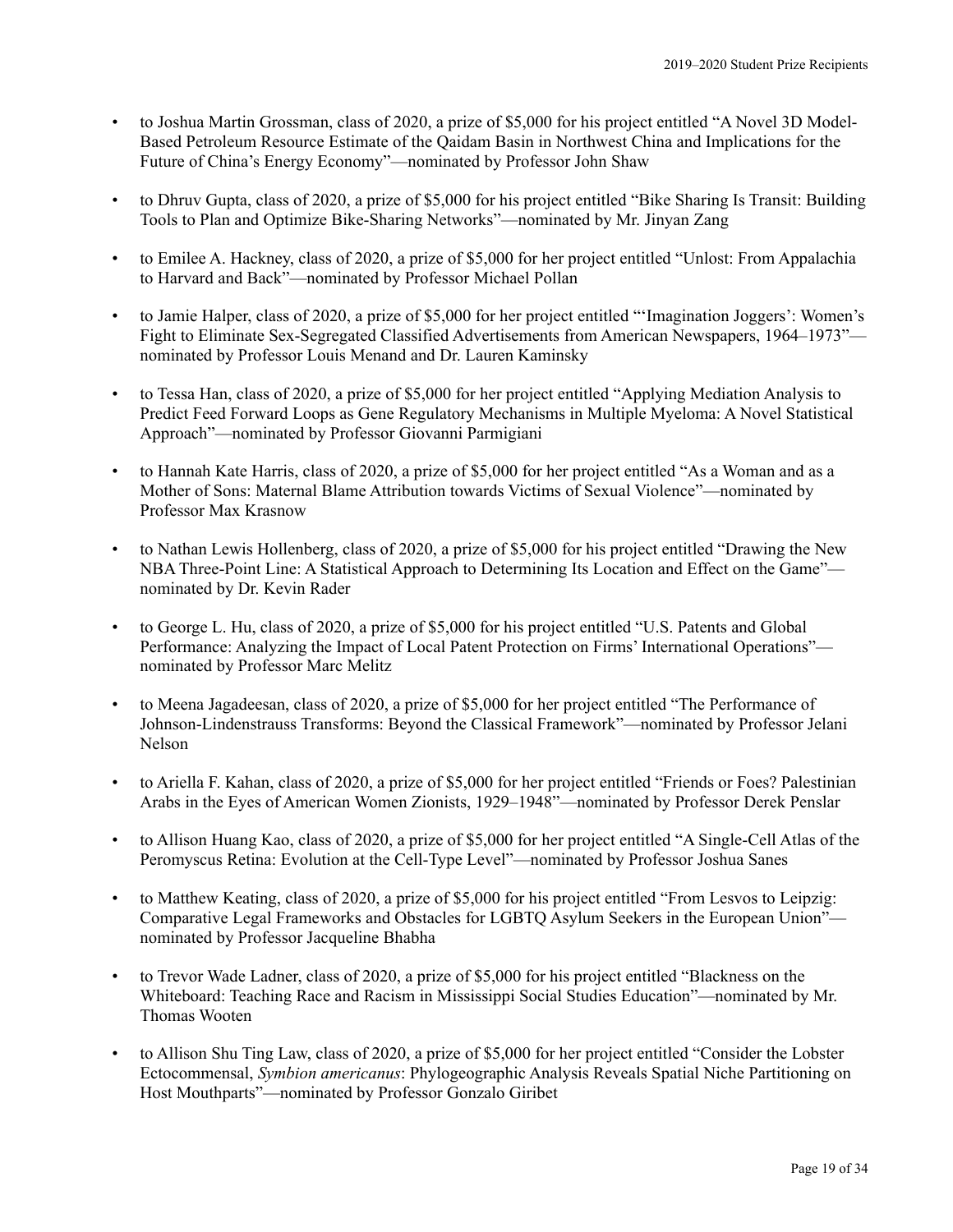- to Sabrina Helen Li, class of 2020, a prize of \$5,000 for her project entitled "Mother, Grow My Baby" nominated by Ms. Laura van den Berg
- to George Tiger Liu, class of 2020, a prize of \$5,000 for their project entitled "A(BD)SMR"—nominated by Professor Matthew Saunders
- to Yecheng Jason Ma, class of 2020, a prize of \$5,000 for his project entitled "From Adversarial Imitation Learning to Robust Batch Imitation Learning"—nominated by Professor David Parkes
- to Beatriz Velloso Marinho, class of 2020, a prize of \$5,000 for her project entitled "The Impact of Pacification Policies on Student Achievement: Evidence from the UPP Intervention in Rio de Janeiro" nominated by Professor Michela Carlana
- to Hillary McLauchlin, class of 2020, a prize of \$5,000 for her project entitled "State of the Art: Contemporary Chinese Art in the Age of Surveillance"—nominated by Dr. Mark Sanchez
- to Gavin Bernard Moulton, class of 2020, a prize of \$5,000 for his project entitled "Şişli Mosque: The Changing Aesthetics and Politics of Mosque Building, Restoration, and Calligraphy in the Turkish Republic, 1923–1957"—nominated by Professor Gülru Necipoğlu Kafadar and Dr. Himmet Taskomur
- to Maribel Nava, class of 2020, a prize of \$5,000 for her project entitled "State Carceral Institutions and Community Identity in Rural America: Perceptions of Community in Dilley, Texas"—nominated by Mr. Ethan Raker
- to Laura M. Nicolae, class of 2020, a prize of \$5,000 for her project entitled "The Effects of Liquidity Regulation on Bank Demand for Reserves and the Federal Reserve's Balance Sheet Policy"—nominated by Dr. Jeffrey Miron
- to Petra Laura Oreskovic, class of 2020, a prize of \$5,000 for her project entitled "Media Bias on Television and Its Determinants"—nominated by Professor Alberto Alesina
- to Cristopher Gor Patvakanian, class of 2020, a prize of \$5,000 for his project entitled "The Ethnic Connection: Armenian Diaspora Investment"—nominated by Professor Jeffry Frieden and Dr. Lisa Gulesserian
- to Yong Han Poh, class of 2020, a prize of \$5,000 for her project entitled "Love, Labour, Loss: Voices of Migrant Worker Poets and Storytellers in Singapore"—nominated by Dr. Philip Kao and Dr. Nicole Newendorp
- to Alejandro Ruben Quintana, class of 2020, a prize of \$5,000 for his project entitled "Local Migration in the Arsinoite Nome of Egypt during the Early Principate"—nominated by Professor Giovanni Bazzana and Professor Paul Kosmin
- to Alexander L. Ren, class of 2020, a prize of \$5,000 for his project entitled "Modeling NaV1.7 Channelopathies Using Genetically Engineered Human iPSC-Derived Sensory Neurons"—nominated by Professor Clifford Woolf
- to Dylan R. Rice, class of 2020, a prize of \$5,000 for his project entitled "The Impact of Stereotypes on the Health and Healthcare of Gay Men"—nominated by Professor James Sidanius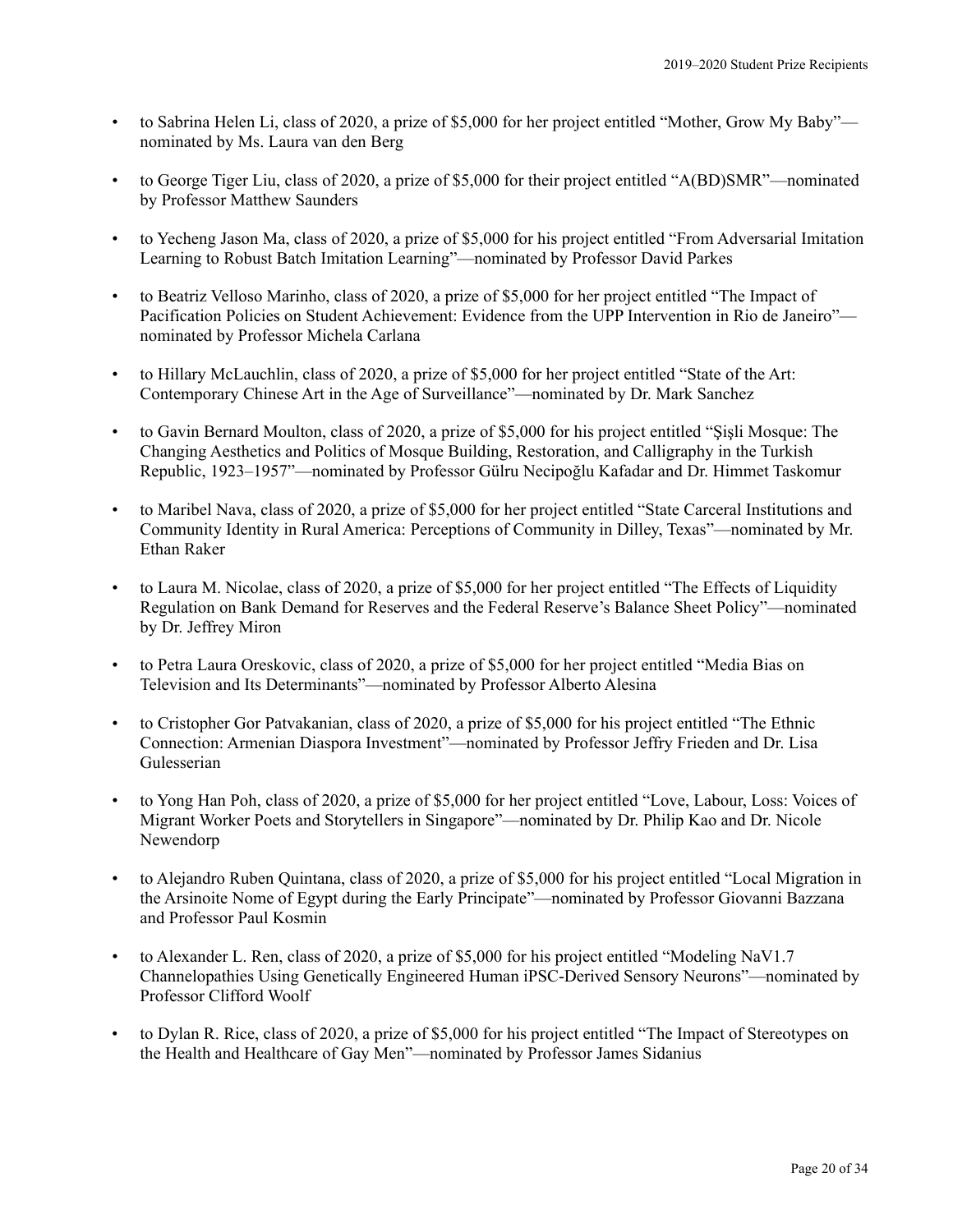- to Damian Lendell Richardson, class of 2020, a prize of \$5,000 for his project entitled "'It Makes Me Do More': Community Violence and Civic Engagement in Chicago's High-Crime Neighborhoods" nominated by Professor Adaner Usmani and Dr. Anya Bassett
- to Daniel L. Rosenblatt, class of 2020, a prize of \$5,000 for his project entitled "'Deìjame que te cante yo tambieìn': Constructing Working-Class Puerto Rican Identity in New York City, 1917–1936"—nominated by Dr. Andrew Pope
- to Alexis Jihye Ross, class of 2020, a prize of \$5,000 for her project entitled "Using Linear Approximations to Explain Complex Blackbox Classifiers"—nominated by Professor Himabindu Lakkaraju and Professor Bernhard Nickel
- to Isabel Clara Ruehl, class of 2020, a prize of \$5,000 for her project entitled "Growing Up, Aging Out: Autism across a Lifespan"—nominated by Ms. Jill Abramson
- to Dylan Kenneth Ryals, class of 2020, a prize of \$5,000 for his project entitled "Of Mites and Men: Using Spatially Explicit Sampling and Genetic Sequencing to Uncover Disease Dynamics of Honeybee Parasite *Varroa destructor* in Migratory Apiculture"—nominated by Professor Brian D. Farrell
- to Rachel Marie Schartz, class of 2020, a prize of \$5,000 for her project entitled "Slaves and Saviors: An Ethnographic Study of a Safe Home for Survivors of Sex Trafficking"—nominated by Dr. Andrew Brandel
- to Julia Coburn Schroeder, class of 2020, a prize of \$5,000 for her project entitled "Courting Chancery: The Politics of Petitioning in Fifteenth-Century England"—nominated by Mr. Eric Nemarich
- to Amir Siraj, class of 2021, a prize of \$5,000 for his project entitled "Observational Signatures of Interstellar Objects and Their Implications for Astronomy"—nominated by Professor Abraham Loeb
- to Chinmay Sonawane, class of 2020, a prize of \$5,000 for his project entitled "A Defence of the Queens of Africa: The Public Health and Economic Benefits of Spotted Hyenas (*Crocuta crocuta*)"—nominated by Professor David Haig
- to Lauren Delaney Spohn, class of 2020, a prize of \$5,000 for her project entitled "Poetics of a Dyspeptic Prophet: *Sartor Resartus*, *The French Revolution*, and the Forms of Thomas Carlyle's Life-Philosophy" nominated by Professor Louis Menand and Mr. Martin Quinn
- to Mirac Suzgun, class of 2020, a prize of \$5,000 for his project entitled "Formal Language Theory as a Framework for Understanding the Limitations of Recurrent Neural Networks"—nominated by Professor Stuart Shieber
- to Natalie I. Swartz, class of 2020, a prize of \$5,000 for her project entitled "Evidence-Based Care for the Most At-Risk: Exploring Access to Medication Treatment among Opioid Users Experiencing Homelessness"—nominated by Dr. Avik Chatterjee
- to Sarah Lynn Toomey, class of 2019, a prize of \$5,000 for her project entitled "Keeping Score" nominated by Professor Jorie Graham
- to Sierra Tseng, class of 2020, a prize of \$5,000 for her project entitled "The Role of PU.1 Transcription Factor in Mediating Inducibility of Human Hematopoietic Enhancers"—nominated by Professor Leonard Zon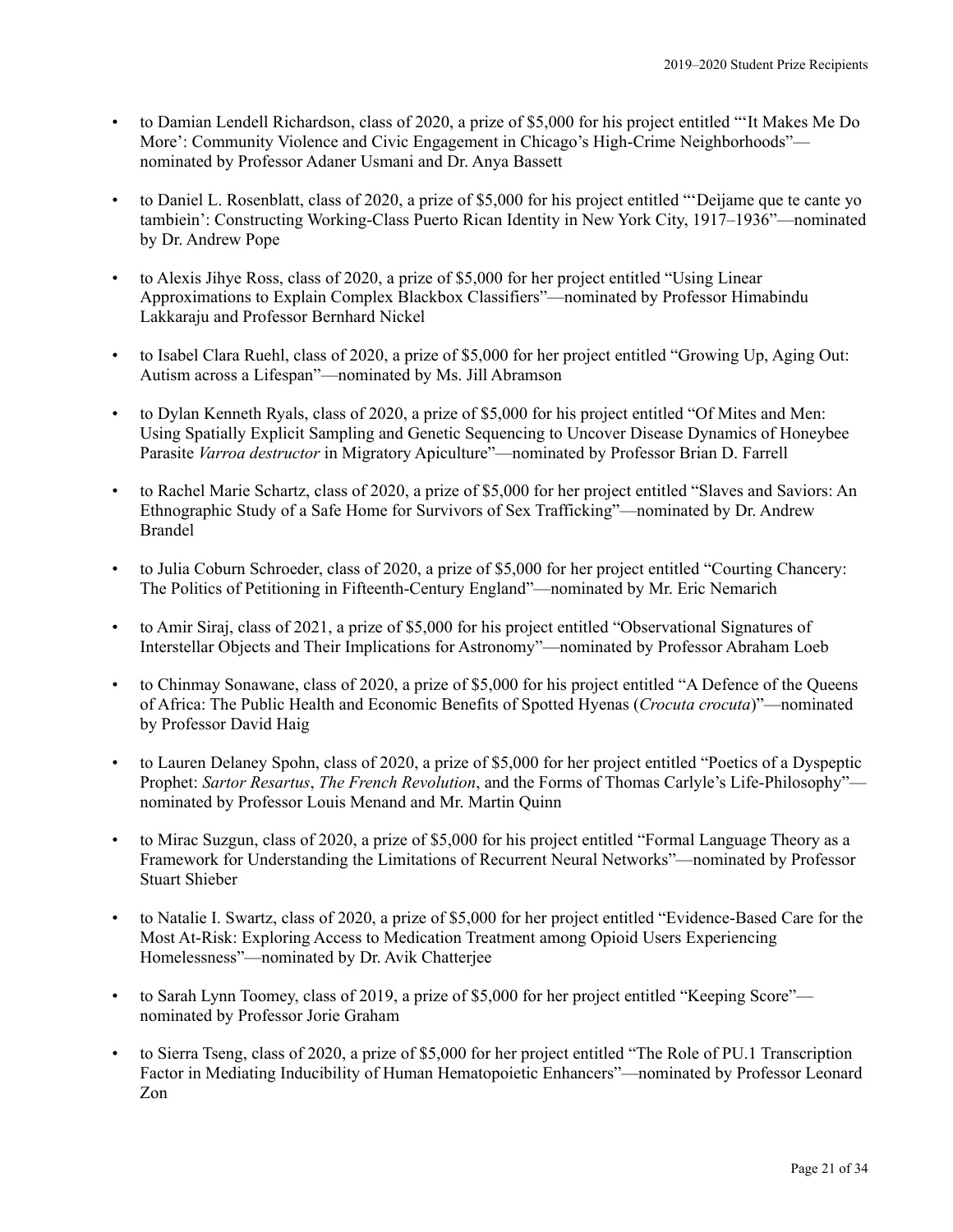- to Julian Philip Ubriaco, class of 2020, a prize of \$5,000 for his project entitled "The Promise of a Cure: Measuring the Welfare Gain to Hemophilia A Patients from Gene Therapy"—nominated by Professor Ariel Pakes
- to Jordan M. Villegas, class of 2020, a prize of \$5,000 for his project entitled "La Pocha, Sin Raíces (Spoiled Fruit, Without Roots): A Genealogy of Tejana Borderland Imaginaries"—nominated by Professor Durba Mitra
- to Jordan Elizabeth Virtue, class of 2020, a prize of \$5,000 for her project entitled "A Civil War of Universities: Harvard and the 'Harvard of the South' in William Faulkner's Novels"—nominated by Professor Glenda Carpio
- to Aakanksha Samir Vora, class of 2020, a prize of \$5,000 for her project entitled "Beyond Banking the Unbanked: The Effects of India's Demonetization on Financial Inclusion and Consumption Smoothing" nominated by Professor Emily Breza
- to Alexander Wei, class of 2020, a prize of \$5,000 for his project entitled "Optimal Las Vegas Approximate Near Neighbors in Lp"—nominated by Professor Jelani Nelson
- to Nicolas Weninger, class of 2020, a prize of \$5,000 for his project entitled "Electro-Acoustic Modulation of Surface Acoustic Waves on Thin-Film Lithium Niobate Substrate"—nominated by Professor Marko Loncar
- to Carter Jarrod Wilcox, class of 2020, a prize of \$5,000 for his project entitled "Big Data, Brooches, and Boudica: Using Computational Methods to Reveal New Historical Puzzles"—nominated by Professor Michael McCormick
- to Adele Woodmansee, class of 2020, a prize of \$5,000 for her project entitled "'It Is Pure *Criollo* Maize': Subsistence Agriculture and Ideas of Locality and Contamination in San Miguel del Valle, Oaxaca" nominated by Professor Gary Urton
- to Alex Alexis Wu, class of 2020, a prize of \$5,000 for his project entitled "The Changing Nature of Political Polarization in the United States"—nominated by Professor Andrei Shleifer
- to Shangda Xu, class of 2020, a prize of \$5,000 for his project entitled "The Effect of Admissions Test Design on the Equity of Student Outcomes: Evidence from the New SAT"—nominated by Professor Martin West
- to Nicolas Z. Yan, class of 2020, a prize of \$5,000 for his project entitled "Just Work? Redistribution, Recognition, and the Future of Employment"—nominated by Professor Danielle Allen
- to Wanqian Yang, class of 2020, a prize of \$5,000 for his project entitled "Making Decisions under High Stakes: Trustworthy and Expressive Bayesian Deep Learning"—nominated by Professor Finale Doshi-Velez
- to Shireen Younus, class of 2020, a prize of \$5,000 for her project entitled "The Real Color of Islam: The Impact of Islamization on Muslim Minorities in Pakistan"—nominated by Ms. Natasha Murtaza
- to Michael Zhang, class of 2020, a prize of \$5,000 for his project entitled "Automated Activity Discovery and Object Detection with Computer Vision: Towards Unsupervised Learning for Breakfast to Surgery" nominated by Professor Serena Yeung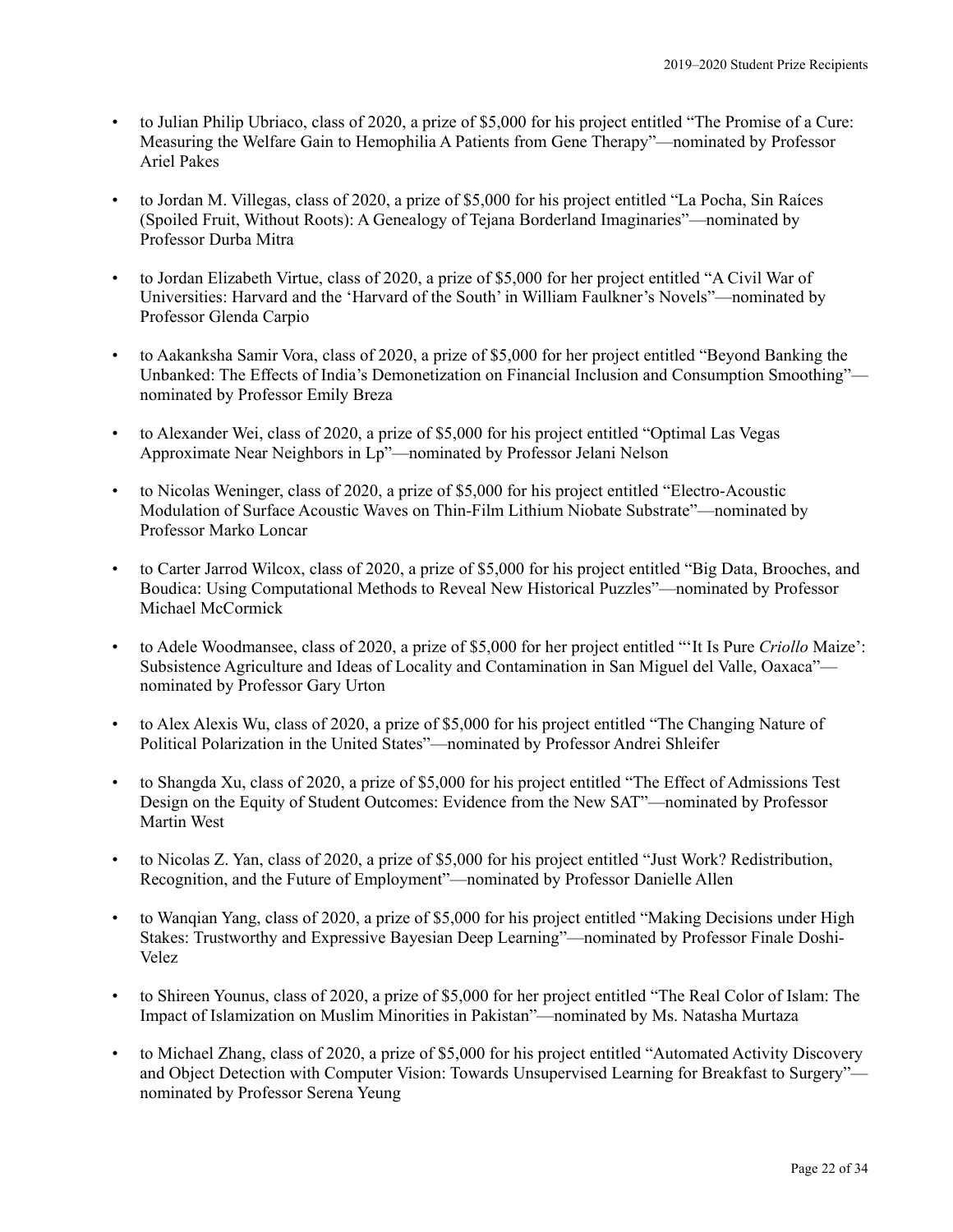- to Lisa Zheng, class of 2020, a prize of \$5,000 for her project entitled "Yes She Can: Female Artistic Production in Parisian Art Markets, 1737–1820"—nominated by Professor Ewa Lajer-Burcharth and Dr. Mark Glickman
- to Eric Yanhan Zhou, class of 2020, a prize of \$5,000 for his project entitled "Virginia Woolf's Critique of Sympathy"—nominated by Professor James Wood and Ms. Michelle Alexis Taylor

**Charles Edmund Horman Prize** ... *awarded by the Department of English to a member of the junior class who excels in creative writing and who best personifies the ideals and sense of values held by Charles Edmund Horman.*

- to Sophia Lind Mautz, class of 2021
- to Jude Tochukwu Okonkwo, class of 2021

**Kathryn Ann Huggins Prize** ... *awarded by the Department of African and African American Studies to the Harvard College senior who has written the most outstanding thesis on a topic relating to African American life, history, or culture.*

• to Damian Lendell Richardson, class of 2020, a prize of \$1,000 for his project entitled "'It Makes Me Do More': Community Violence and Civic Engagement in Chicago's High-Crime Neighborhoods"

**Joan Morthland Hutchins Thesis Prize in Latino Studies** ... *awarded by the David Rockefeller Center for Latin American Studies (DRCLAS) for the best senior thesis on a subject concerning Latinos (either recent immigrants or established communities of Latin American descent in the United States).*

• to Daniel L. Rosenblatt, class of 2020, a prize of \$500 for his project entitled "'Deìjame que te cante yo tambieìn': Constructing Working-Class Puerto Rican Identity in New York City, 1917–1936"

**Ephraim Isaac Prize for Excellence in African Studies** ... *awarded by the Department of African and African American Studies to a graduating senior who shows exceptional capability in African languages.*

• to Augusta C. Uwamanzu-Nna, class of 2020, a prize of \$500

**Delancey K. Jay Prize** ... *for the best essay on any subject relating to the history or development of constitutional government and free institutions in the United States or Great Britain or any other part of the English-speaking world at any period of history.*

• to Peter Pellizzari, Ph.D. '20, a prize of \$6,000 for his project entitled "A Struggle for Empire Resistance and Reform in the British Atlantic World, 1760–1778"

**Christopher Killip Prize** ... *awarded by the Department of Art, Film, and Visual Studies for the best undergraduate work in lens-based media.*

- to Ryan James Chester, class of 2020
- to Memie H. Osuga, class of 2020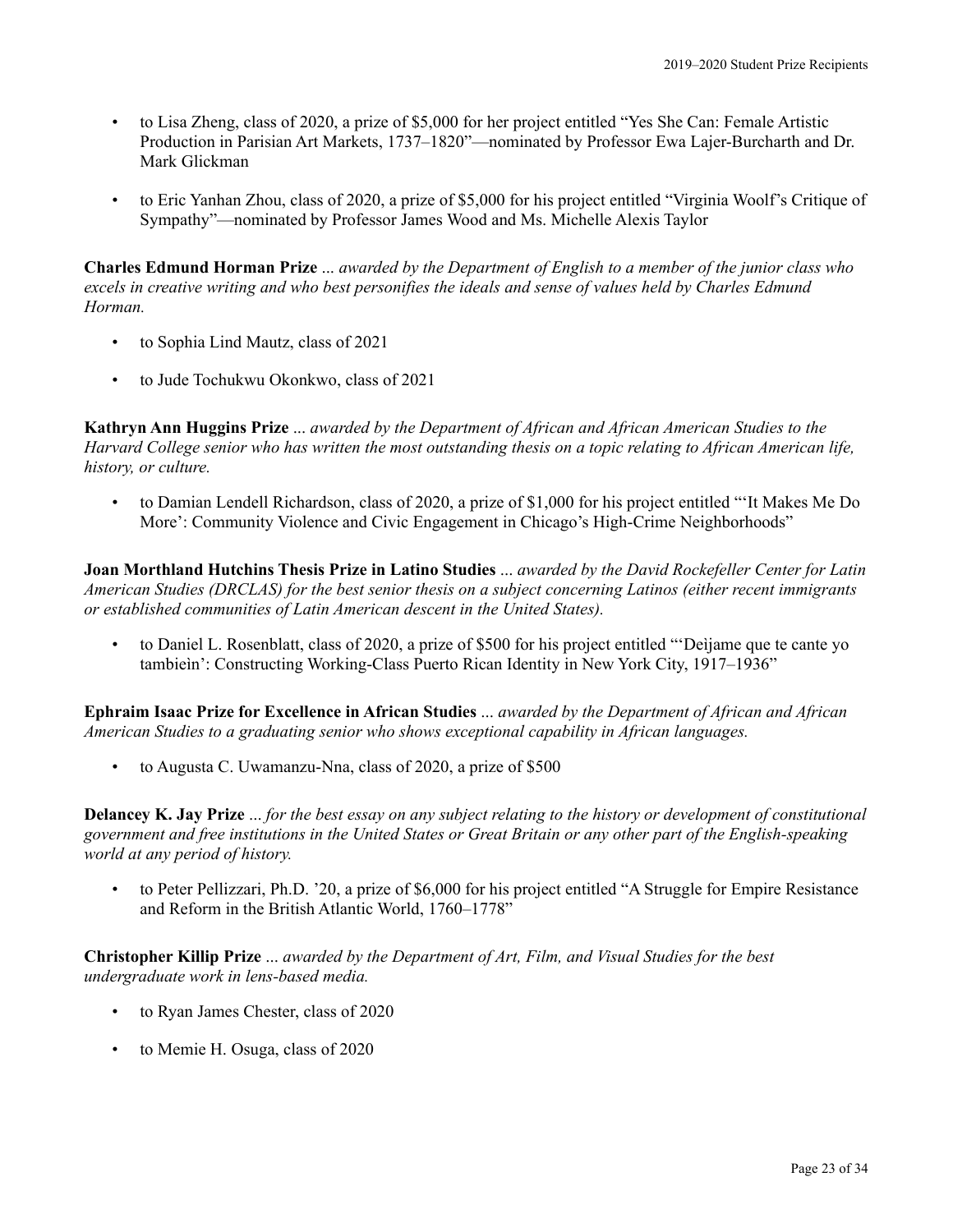**Klein Family History Prize** ... *awarded by the Harvard Extension School to the thesis in the field of history that represents superior achievement in historical scholarship.*

• to Michelle Esme Seitzmeir, A.L.M. '19, a prize of \$1,000 for her project entitled "Kinship Networks, Power, and Agency in Upper Austrian Noblewomen of the Seventeenth Century"

**George Arthur Knight Prize** ... *awarded by the Department of Music for the best composition in instrumental music.*

- to Elena Rykova, G4, for her project entitled "*Leaves in marble* for ensemble and electronics"
- to Rajna Krishnan Swaminathan, G5, for her project entitled "*Borne* for string quartet"
- to Julio Cesar Zúñiga, G4, for his project entitled "*Perro rojo fantasma* for string quartet with electronics"

**Morris Kronfeld Prize** ... *awarded by the Department of Economics to the graduating senior who has shown the greatest academic improvement.*

• to Mona Kais Kharoofa, class of 2020, a prize of \$500

**Lawrence Lader Prize in Expository Writing** ... *awarded by the Harvard College Writing Program for the best essay submitted in Expository Writing during the year.*

• to Hannah Valeri George, class of 2022, a prize of \$250 for her project entitled "The Medicine of the Honey: Hannah Gadsby's *Nanette* and Comedy's Role in Feminist Activism"

**Newbold Rhinelander Landon Memorial Scholarship Prize** ... *awarded by the Office of Undergraduate Research and Fellowships to students that are grounded in classical learning and who intend an active career in government service.*

- to Lydia Liberty Viles Cawley, class of 2020
- to Jonathan W. Perez-Reyzin, class of 2020
- to Alejandro Ruben Quintana, class of 2020

**Harold Langlois Outstanding Scholar Award** ... *awarded by the Harvard Extension School to the A.L.M. recipient who has demonstrated exceptional academic accomplishment and promise as a manager.*

- to F. Katelynn Boland, A.L.M. '20, a prize of \$800
- to Douglas Paul Kinsey, A.L.M. '20, a prize of \$800

**Dorothy Hicks Lee Prize** ... *awarded by the Department of African and African American Studies for the most outstanding senior thesis submitted on the topic of African American literature.*

• to Kristine Eleanor Guillaume, class of 2020, a prize of \$250 for her project entitled "'Revolution, George': Examining Angela Y. Davis and George Jackson's Dream of a Communist Revolution through Prison Life-Writing, 1970–1971"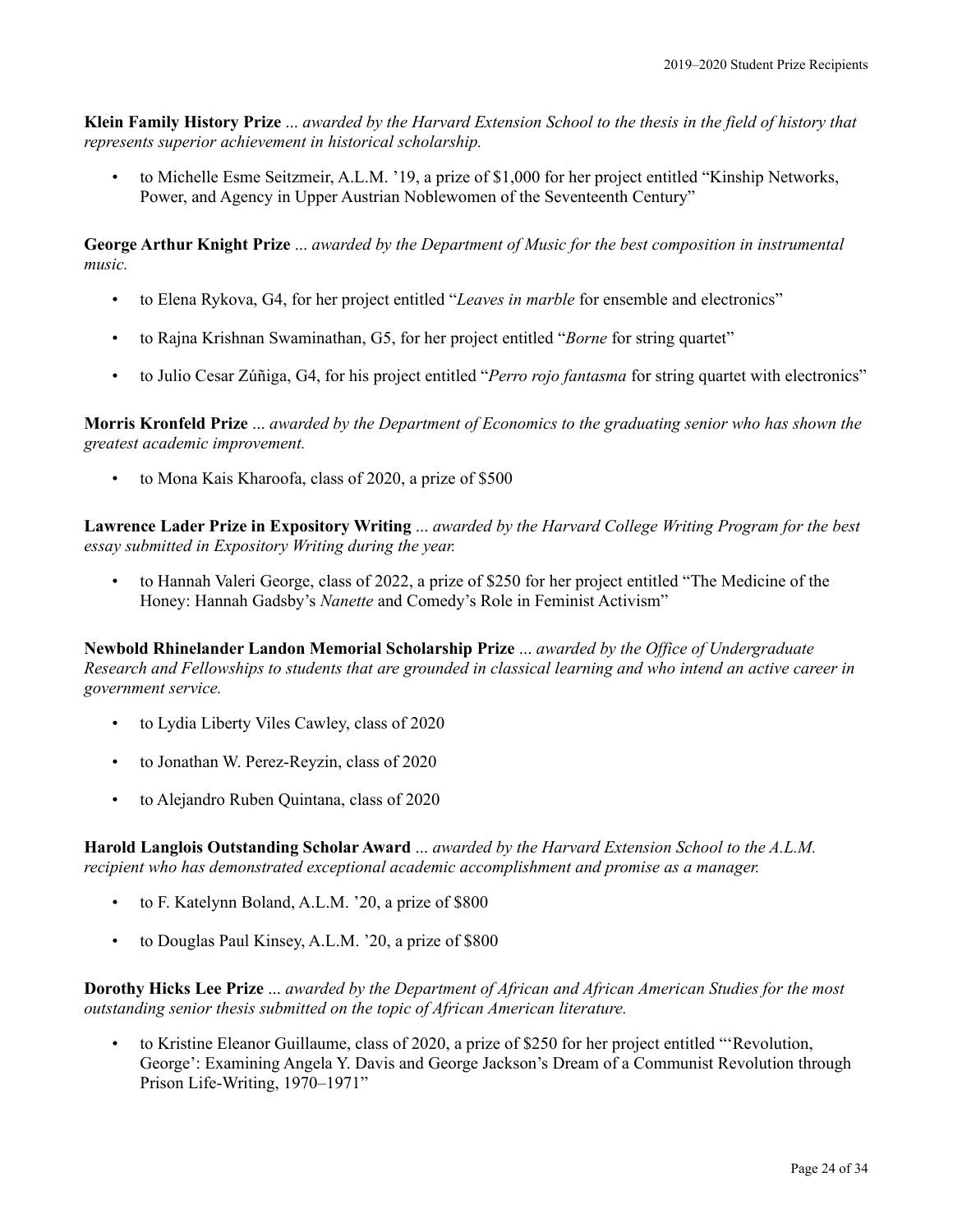**Doris Cohen Levi Prize** ... *awarded by the Office for the Arts to the undergraduate who has demonstrated exceptional talent and energy, along with outstanding enthusiasm for musical theater at Harvard, both onstage and behind the scenes.*

• to Julia Hisoo Riew, class of 2021, a prize of \$750

**Robert E. Levi Prize** ... *awarded by the Office for the Arts to a Harvard College senior who has demonstrated outstanding arts management skills over the course of an undergraduate career.*

- to Anisa O. Ahmed, class of 2020, a prize of \$500
- to Gabrielle S. Preston, class of 2020, a prize of \$500

**Jonathan M. Levin Prize for Teaching and Social Justice** ... *awarded by the Department of African and African American Studies to the most promising undergraduate student who intends to become a public school teacher.*

• to Trevor Wade Ladner, class of 2020, a prize of \$1,500 for his project entitled "Blackness on the Whiteboard: Teaching Race and Racism in Mississippi Social Studies Education"

**Robert Levin Prize in Musical Performance** ... *awarded by the Office for the Arts to recognize an extraordinarily gifted undergraduate musician.*

• to Alexander Ollie Yakub, class of 2020, a prize of \$1,000

**Jonathan Levy Award** ... *awarded by the Office for the Arts to the most promising undergraduate actor or actress in Harvard College.*

- to Celia Kaleialoha Kenney, class of 2020, a prize of \$500
- to Julius Zahkarii Raztaz Wade, class of 2020, a prize of \$500

**Alain LeRoy Locke Prize for Academic Excellence** ... *awarded by the Department of African and African American Studies to the most outstanding academic scholar among the graduating African American Studies track concentrators.*

• to Kristine Eleanor Guillaume, class of 2020, a prize of \$500 for her project entitled "'Revolution, George': Examining Angela Y. Davis and George Jackson's Dream of a Communist Revolution through Prison Life-Writing, 1970–1971"

**Hugh F. MacColl Prize** ... *awarded by the Department of Music for the best original musical composition.*

- to Jessica Caroline Shand, class of 2021, for her project entitled "*Lighthouse 1* for flute and string quartet"
- to Alexander Ollie Yakub, class of 2020, for his project entitled "*Katabatic* for flute, bass clarinet, violin, violoncello, and piano"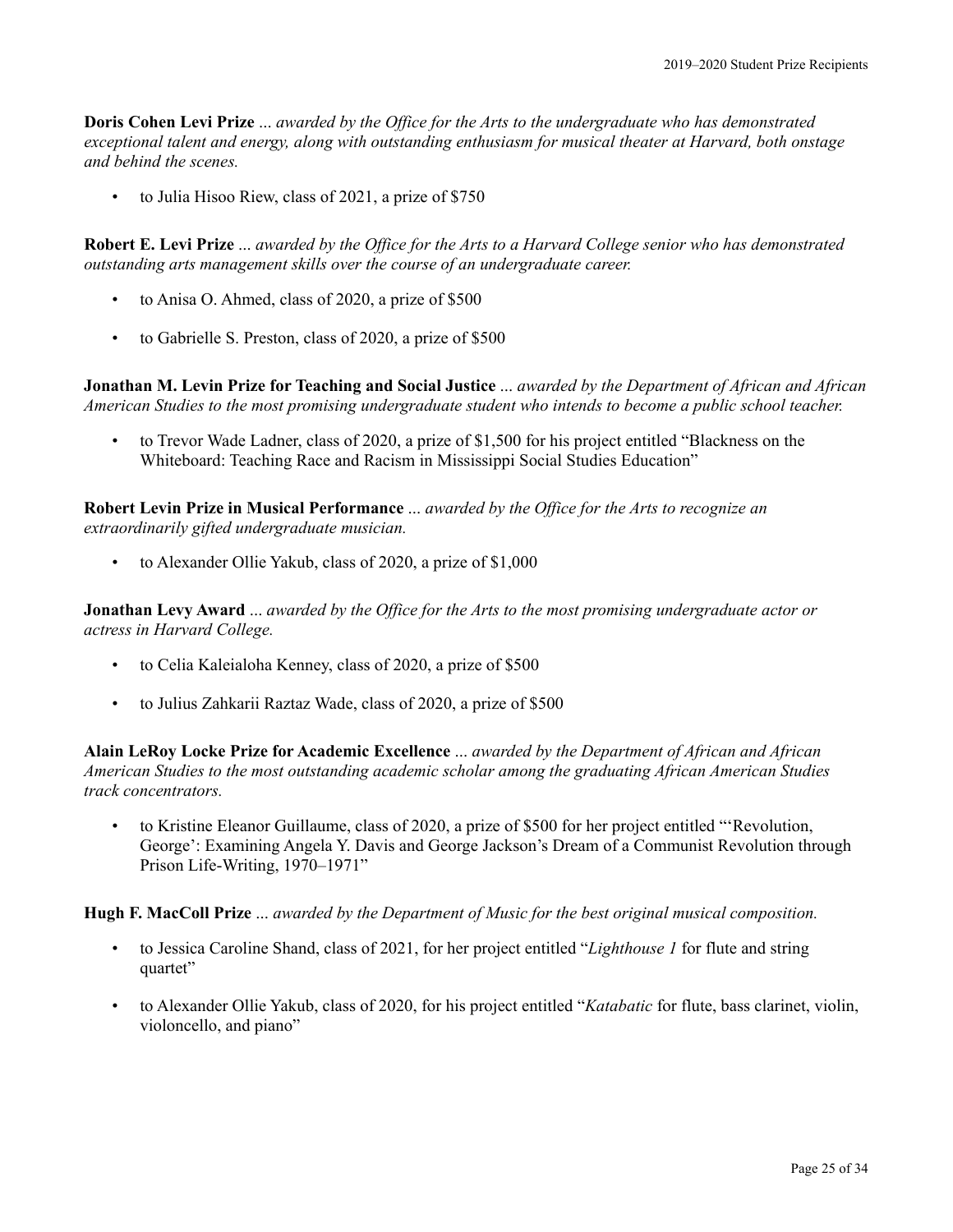**Elizabeth Maguire Memorial Prize** ... *awarded by the Department of African and African American Studies for excellence in the study of African and African American literature.*

• to Salma Abdelrahman, class of 2020, a prize of \$1,000

**Maurice Sedwell Ltd. Prize** ... *to the undergraduate in the Department of African and African American Studies who best exemplifies the values of the department.*

• to Antonia Louise Scott, class of 2020

**Kenneth Maxwell Thesis Prize in Brazilian Studies** ... *awarded by the David Rockefeller Center for Latin American Studies (DRCLAS) for the best senior thesis on a subject related to Brazil.*

• to Isabel Bernhard, class of 2020, a prize of \$500 for her project entitled "Controlling Alternative Sources of Power: Denuclearization and Democratic Consolidation in Brazil and Argentina, 1983–1994"

**Committee on Medieval Studies Undergraduate Essay Prize** ... *for the best paper on any topic in Medieval Studies by a student in Harvard College.*

• to Diana Myers, class of 2021, a prize of \$250 for her project entitled "Mater Matris: Celebrating Saint Anne in the Medieval Chartrain Liturgy"

**Rachel Mellinger Memorial Award** ... *awarded by the Office for the Arts to the senior who has made a significant contribution to the Orchestra and has demonstrated leadership abilities and dedication to the highest ideals of the group.*

- to Jeremiah Leo Blacklow, class of 2020, a prize of \$700
- to Brandon Vo Duffy, class of 2020, a prize of \$700
- to Steven Gerard Ekert, class of 2020, a prize of \$700

**Mill-Taylor Prize** ... *for the two best Social Studies 10 essays written by sophomores concentrating in Social Studies.*

- to Roshni Chakraborty, class of 2021, a prize of \$250 for her project entitled "Transhistorical but Historically Conditioned: Marx on Human Nature"
- to Cayla Sangeun Lee, class of 2021, a prize of \$250 for her project entitled "Time in the Commodity"

**Perry Miller Prize** ... *awarded by the Committee on Degrees in History and Literature for a senior thesis in American history and literature that is of high distinction.*

- to Bradlee Olivia Few, class of 2020, for her project entitled "Witnessing the Archive: Representations of Black Women's Lynchings in 1910s Oklahoma"
- to Anna Michelle Kuritzkes, class of 2020, for her project entitled "Out of Sight, Out of Mind, Out of Space, Out of Pocket: Outsourcing Juvenile Imprisonment in the Age of Mass Incarceration, California 1974–1988"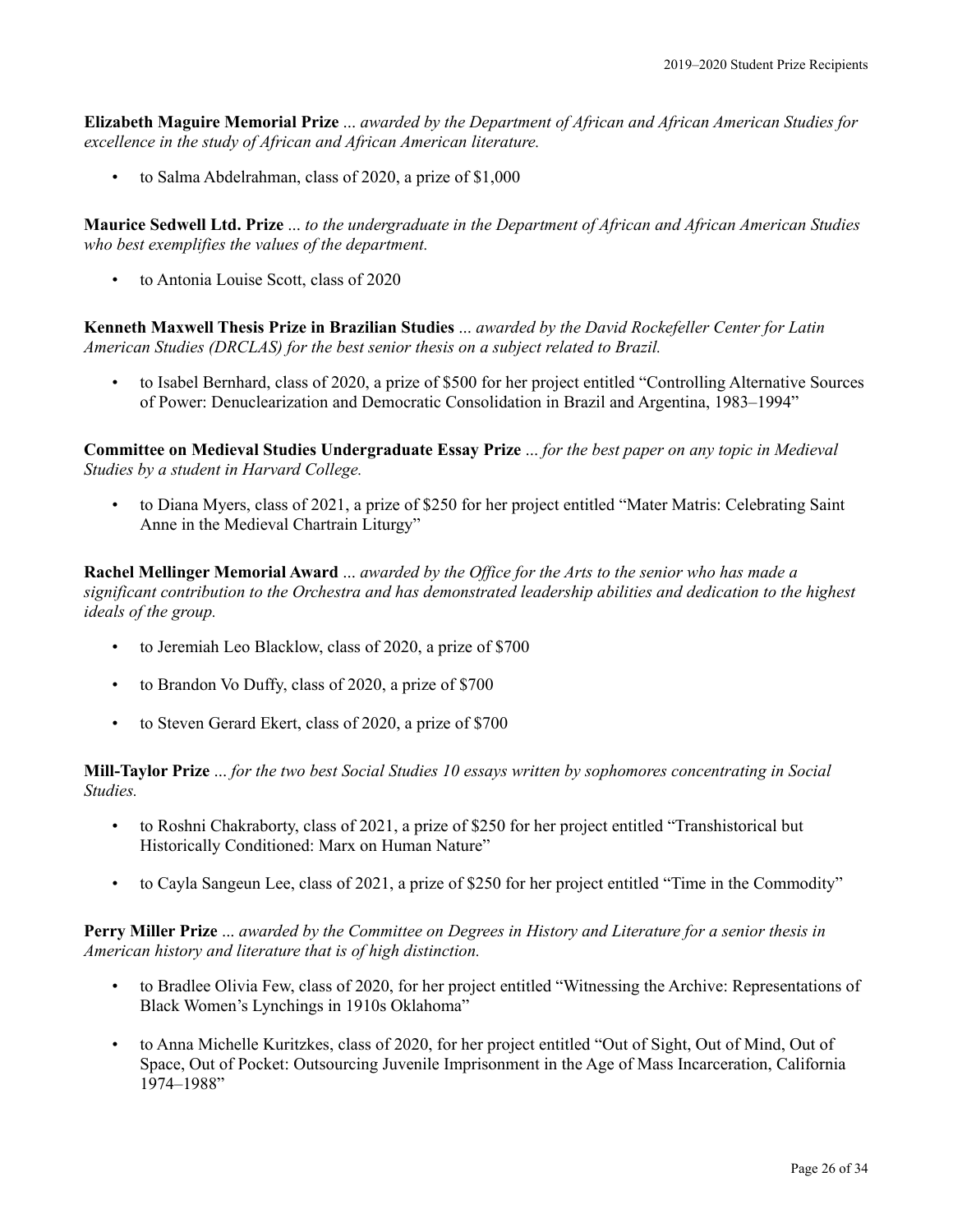**Tazuko Ajiro Monane Prize** ... *awarded by the Department of East Asian Languages and Civilizations to an undergraduate who has demonstrated both past meritorious achievement in the study of Japanese and the strong potential for future achievement in and significant contributions to a Japan-related field of endeavor.*

• to Devon O. Gunter, class of 2020, a prize of \$2,000

**David B. Mumford Undergraduate Mathematics Prize** ... *to the most promising senior concentrator in Mathematics.*

- to Peter Zihong Chen, class of 2020
- to Vaughan K. McDonald, class of 2020
- to Filippos Ilarion Sytilidis, class of 2020

**Noma-Reischauer Essay Prize in Japanese Studies** ... *awarded by the Reischauer Institute of Japanese Studies for the best essays on Japan-related topics written by a graduate student and by an undergraduate student.*

- to Devon O. Gunter, class of 2020, a prize of \$1,000 for his project entitled "The Development of Kokugo and Language Reforms during the Meiji Period"
- to Feng-en Tu, Ph.D. '19, a prize of \$1,500 for his project entitled "The Island of Fragrance and the Making of the Modern Smell"

**Oliver-Dabney Prize in History and Literature (for junior essay)** ... *to that member of the junior class whose work in history and literature has shown the greatest promise.*

• to Sonia F. Epstein, class of 2021, for her project entitled "Poverty and Piety from Sana'a to the *Shtetl*: Dueling Formulations of Jewish Identity in 1930s Photography"

**Oliver-Dabney Prize in History and Literature (for senior essay)** ... *to a senior whose honors essay is of high distinction.*

• to Isabel Wachtell Parkey, class of 2019, for her project entitled "'The Right to Tell All Stories': Copyright Law, National Development, and the Management of Folklore in Ghana"

**Oliver-Dabney Prize in History and Literature (for sophomore essay)** ... *to that member of the sophomore class whose work in history and literature has shown the greatest progress during the year.*

• to Matteo Wong, class of 2022, for his project entitled "The Flattering Prospect of (un)Freedom: Exploring Contradictions in Early British Images of Chinese Labor as a Racial Third Term in Trinidad"

**John G. Palfrey Prize** ... *awarded by the Office of Undergraduate Research and Fellowships.*

• to Maria Jose Acosta Robayo, class of 2020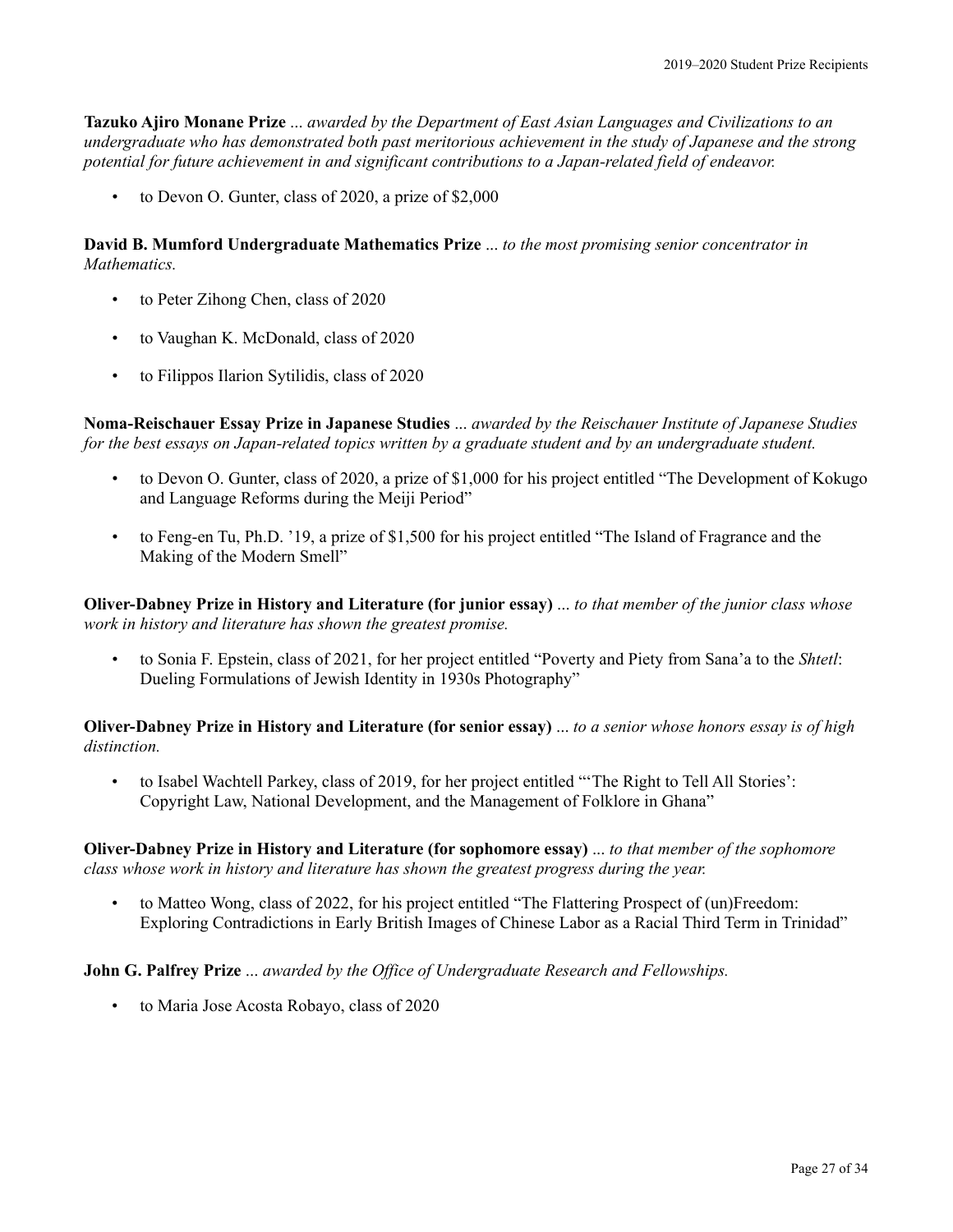**Joseph Garrison Parker Prize** ... *awarded by the Office of Undergraduate Research and Fellowships to an undergraduate, selected from among students who have been nominated by the Houses, who intends to enter the profession of medicine and who has, like Joseph Garrison Parker, an unusual breadth of interests outside the specifically premedical courses.*

• to Sai Shanthanand Sarathy Rajagopal, class of 2020

**Gordon Parks Essay Prize** ... *awarded by the Office of the Arts to the best undergraduate and graduate essays that focus on the areas of visual literacy and the nexus of race and citizenship.*

- to Panashe Chigumadzi, G2, a prize of \$5,000 for her project entitled "What Don't You See When You Look at Me? Black Women's Portraiture and the Re-Revisioning of the World in the Wake of Western Epistemology's Crisis of Imagination"
- to Julianna Christine Kardish, class of 2020, a prize of \$5,000 for her project entitled "A Counter-Cartography of Cape Town: Tracing the Grounded Realities of Homeless Women in Crises"
- to Cecilia Andrea Jennings Nuñez, class of 2020, a prize of \$5,000 for her project entitled "Exhibiting Blackness: Museums and Societal Visibility"

**Lucy Allen Paton Prize in the Humanities** ... *awarded by Phi Beta Kappa at Harvard College to the member of the senior class and the member of the junior class who show the greatest promise in the humanities or the fine arts.*

- to Ciara Brynn Hervás, class of 2021, a prize of \$500
- to Lauren Delaney Spohn, class of 2020, a prize of \$500

**Lee Patrick Award in Drama** ... *awarded by the Department of English to the student who shows the best promise in the field of dramatic arts.*

• to Skylar-Bree Esime Takyi, class of 2020

**Pease Thesis Prize** ... *awarded by the Department of the Classics to the best undergraduate thesis on Latin.*

• to Sasha Walker Barish, class of 2020

**Reginald H. Phelps Prize** ... *awarded by the Harvard Extension School to A.L.B. recipients with outstanding academic achievement and character.*

- to Michael Blodgett, A.L.B. '20, a first-place prize of \$2,500
- to Nora O'Neill Brusinski, A.L.B. '20, a second-place prize of \$2,000
- to Vanessa Mary Kessl, A.L.B. '20, a third-place prize of \$1,500
- to Molly Parker, A.L.B. '20, a third-place prize of \$1,500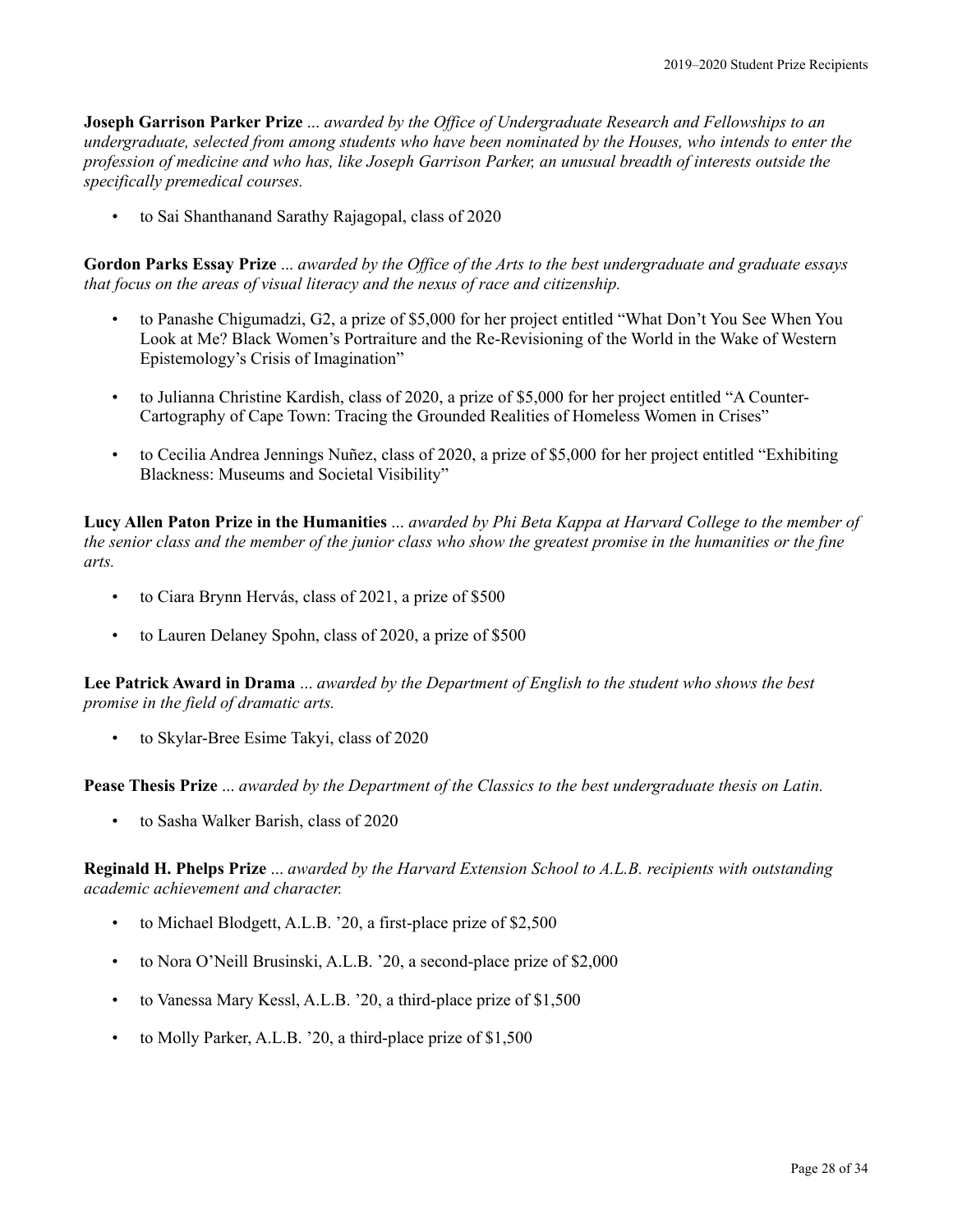**Wendell Phillips Memorial Scholarship Prize** ... *awarded by the Office of Undergraduate Research and Fellowships to an undergraduate who has special oratorical powers, and so gives promise of becoming a real force as a public speaker.*

• to Kyra Imani March, class of 2022

**Susan Anthony Potter Prize** ... *for the best essay by a graduate student or an undergraduate student on any subject in the field of Comparative Literature.*

• to Min Ji Choi, G1, a prize of \$2,500 for her project entitled "The Withness of the Earth: Haptic Epistemology in Climatic Times"

**Susan Anthony Potter Prize in Spanish Literature of the Golden Age** ... *awarded by the Department of Romance Languages and Literatures for the best essays on a subject related to Spanish literature of the Golden Age.*

- to Emma Potvin, class of 2020, a first-place prize of \$2,500 for her project entitled "Shields against Shame: Friendship and Community in *Lazarillo de Tormes* by Anonymous and *The Swindler* by Francisco de Quevedo"
- to Tessa Angelique Wood, class of 2021, a second-place prize of \$1,250 for her project entitled "Los infortunios de Alonso Ramírez y las fisuras en el imperio español a finales del siglo XVII"

**Susan Anthony Potter Undergraduate Prize** ... *for the best essay by an undergraduate student on some subject of Comparative Literature drawn from the Middle Ages or the Renaissance.*

• to Samuel Castle Lincoln, class of 2021, a prize of \$1,250 for his project entitled "The Afterlife of the Renaissance Emblem: Understanding Cy Twombly's Use of Language in His Paintings"

**William King Richardson Bequest** ... *awarded by the Department of the Classics to a graduating senior for distinction in both Greek and Latin.*

• to Alejandro Ruben Quintana, class of 2020

**David J. Robbins Prize** ... *awarded by the Department of Physics.*

• to LaNell Alexandria Williams, G3

**Robert Fletcher Rogers Prize** ... *awarded by the Department of Mathematics to the College students who present the best papers before the Mathematics Table.*

- to Kim-Anh Nguyen, class of 2021
- to Sarvasva Raghuvanshi, class of 2021
- to Lucy Yueting Wang, class of 2020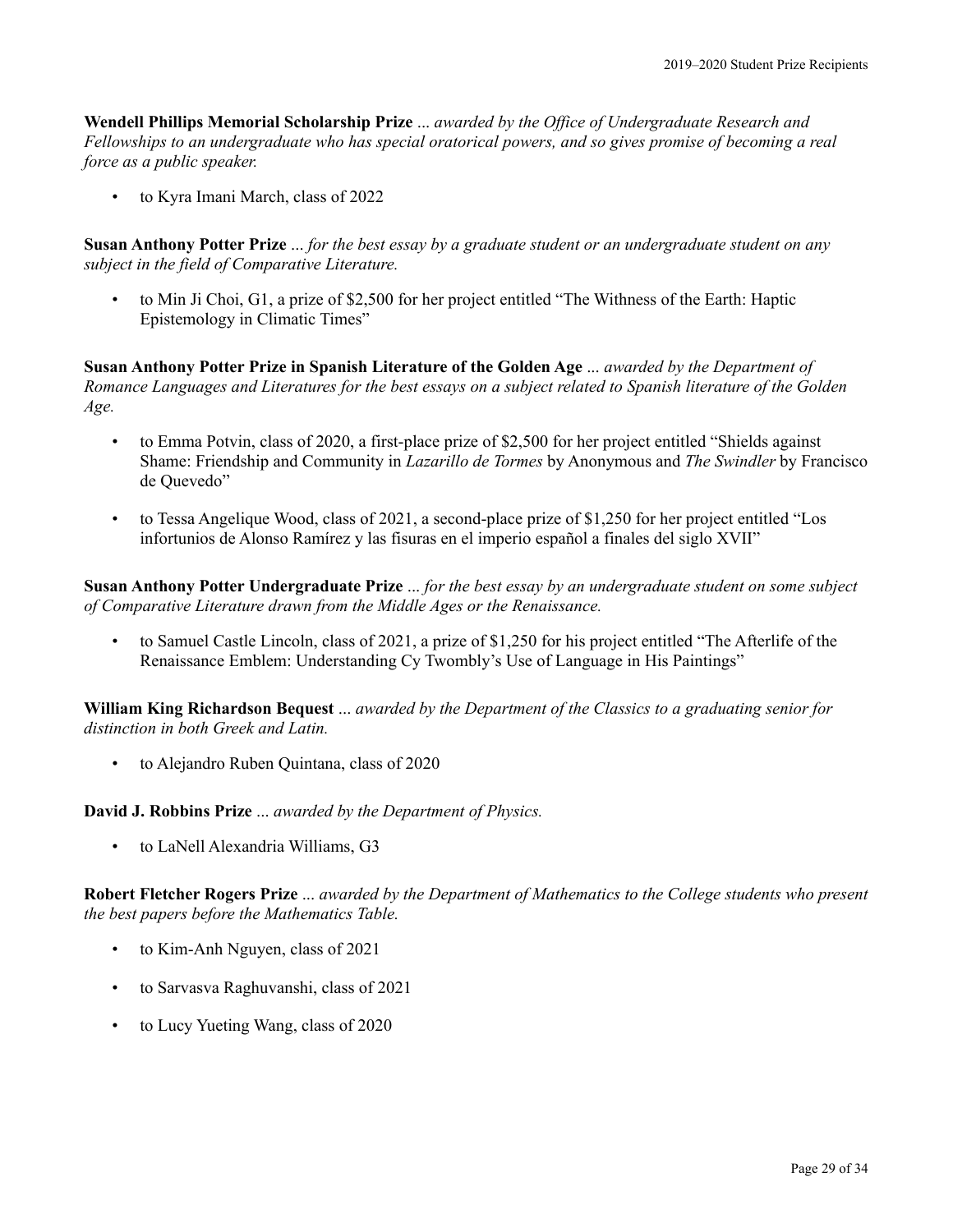**Cynthia Wight Rossano Prize in Harvard History** ... *awarded to students of Harvard College for the best essay or multimedia presentation on any aspect of Harvard history.*

• to Joseph William Minatel, class of 2021, a prize of \$5,000 for his project entitled "William Clarence Matthews and Harvard Baseball's Southern Visits, 1902–1905"

**Endicott Peabody Saltonstall Prize** ... *awarded by the Office of Undergraduate Research and Fellowships to that senior in Harvard College intending to enter Harvard Law School who is considered to be best fitted (by intellect, character, and physique) to be influenced by Saltonstall's example and, in turn, to influence others.*

• to Janani Krishnan-Jha, class of 2020

**John Osbourne Sargent Prize for a Latin Translation** ... *awarded by the Department of the Classics for the best metrical translation of a lyric poem of Horace.*

- to Archibald John Whitcomb Hall, class of 2020
- to Benjamin Thomas LaFond, class of 2022

**Winthrop Sargent Prize** ... *awarded by the Department of English for the best essay relating to Shakespeare or Shakespeare's work.*

- to Thomas James Casalaspi, G3, for his project entitled "Refusing Critical Exorcism: The Case of Grigori Kozintsev's *Hamlet*"
- to Thomas Booth Salomon Dolinger, G5, for his project entitled "'They that have the power to hurt': Shakespeare's Poetics of Pain"

**Carl Schurz Prize** ... *awarded by the Department of Germanic Languages and Literatures to the freshman in German A who passes the highest examination in elementary German at the midyear examination.*

• to Alan John Tu, class of 2023

**Thomas Small Prizes** ... *awarded by the Harvard Extension School to A.L.M. recipients with outstanding academic achievement and character.*

- to Sarah Elizabeth Boylan, A.L.M. '20, a prize of \$1,000
- to Kerry Jane Garvin, A.L.M. '20, a prize of \$1,000
- to Erika Page Gray, A.L.M. '20, a prize of \$1,000
- to Rui Ma, A.L.M. '20, a prize of  $$1,000$
- to Ricardo Lee Mercado, A.L.M. '20, a prize of \$1,000

## **Smyth Thesis Prize** ... *awarded by the Department of the Classics for the best undergraduate thesis in Greek.*

• to Lydia Liberty Viles Cawley, class of 2020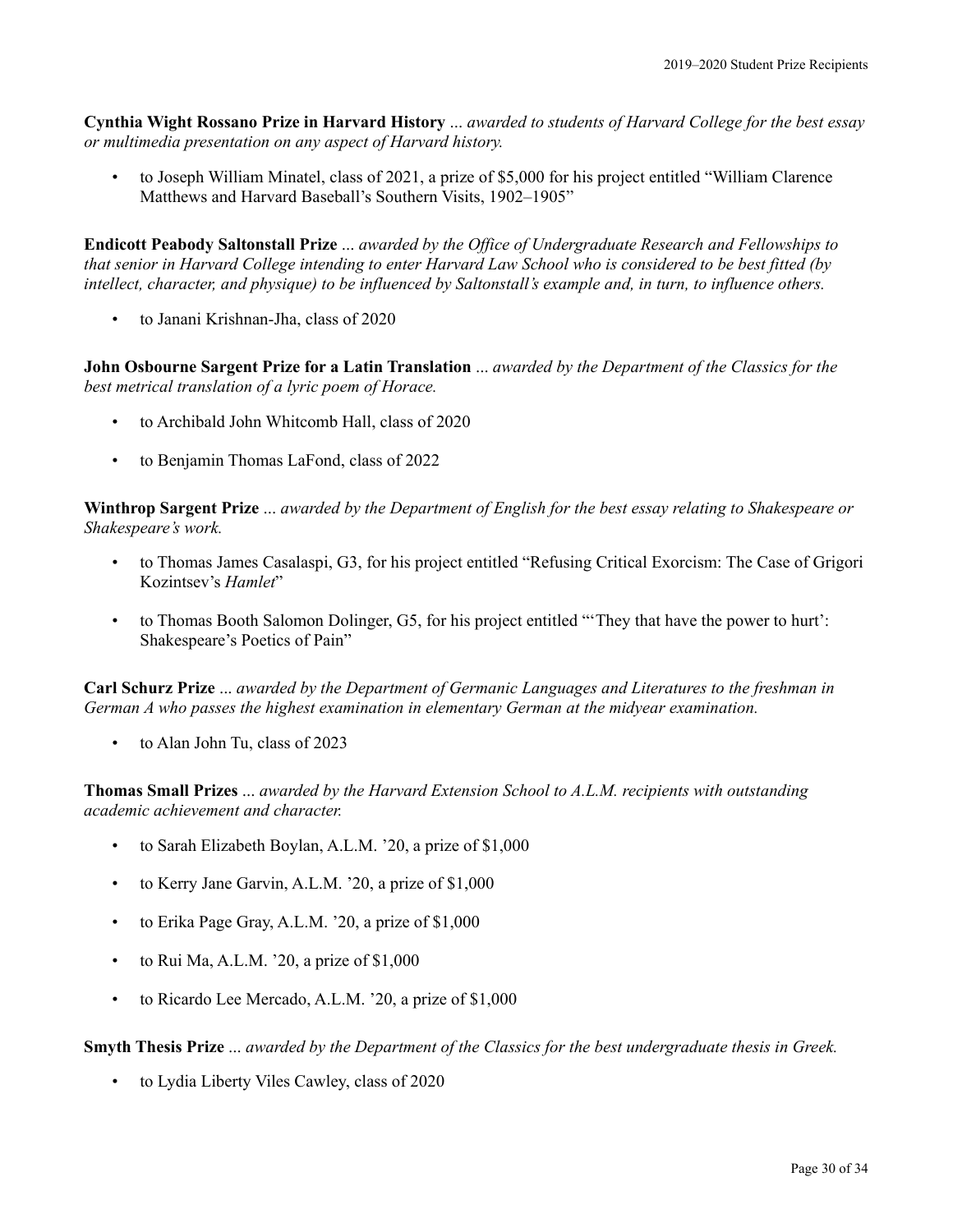**George B. Sohier Prize** ... *awarded in memory of George Brimmer Sohier, Class of 1852, for the best thesis containing approximately 10,000 words of text presented by a successful candidate for honors in English or in modern literature and in certain cases History and Literature.*

• to Angela Frances Hui, class of 2020, a prize of \$250 for her project entitled "'A Miracle Synthetic!': The Problem of Asian American Identity in the Works of Frank Chin and Viet Thanh Nguyen"

**Barbara Miller Solomon Prize** ... *awarded by the Committee on Degrees in History and Literature to a member of the senior class at Harvard College for an honors essay that is of high distinction.*

- to Una Callahan Corbett, class of 2020, for her project entitled "'Organize, Agitate, Educate': Making Political Meaning of the American Women's Suffrage Centennial"
- to Daniel L. Rosenblatt, class of 2020, for his project entitled "'Deìjame que te cante yo tambieìn': Constructing Working-Class Puerto Rican Identity in New York City, 1917–1936"

**Sosland Prize in Expository Writing** ... *awarded by the Harvard College Writing Program to the student who submits the best first-year essay to Exposé, the Program's annual magazine.*

• to Phoebe Hyeh-Yung Suh, class of 2022, a prize of \$500 for her project entitled "The Universal Feminist: Jhumpa Lahiri's *Hell-Heaven* as an Application of the Erotic"

**Adelbert W. Sprague Prize** ... *awarded by the Department of Music for the best orchestral composition.*

- to Sonja Mutic, G2, for her project entitled "*Flesh* for amplified cello, amplified double bass, and electronics"
- to Lorenzo Troiani, G2, for his project entitled "*Studi sulla distanza* for ensemble"

**Department of Statistics Prize** ... *to the graduating senior concentrator who has the best overall performance (as indicated by coursework results and thesis) and who has contributed significantly to the department.*

• to Michael Lawrence Wornow, class of 2020, a prize of \$1,000

**Jack M. Stein Teaching Fellow Prize in Germanic Languages** ... *awarded by the Department of Germanic Languages and Literatures to a teaching fellow who, in the judgment of a faculty committee visiting classes, conducts undergraduate sections with the highest measure of pedagogical skill, linguistic proficiency, enthusiasm, and commitment to students'learning and welfare.*

• to Lauren Nicole Geppi, G4, a prize of \$1,000

**Louis B. Sudler Prize in the Arts** ... *awarded by the Office for the Arts to the graduating senior with the most outstanding artistic talent and achievement in the composition or performance of music, drama, dance, or the visual arts.*

- to Anna JiEun Lee, class of 2020, a prize of \$1,000
- to George Tiger Liu, class of 2020, a prize of \$1,000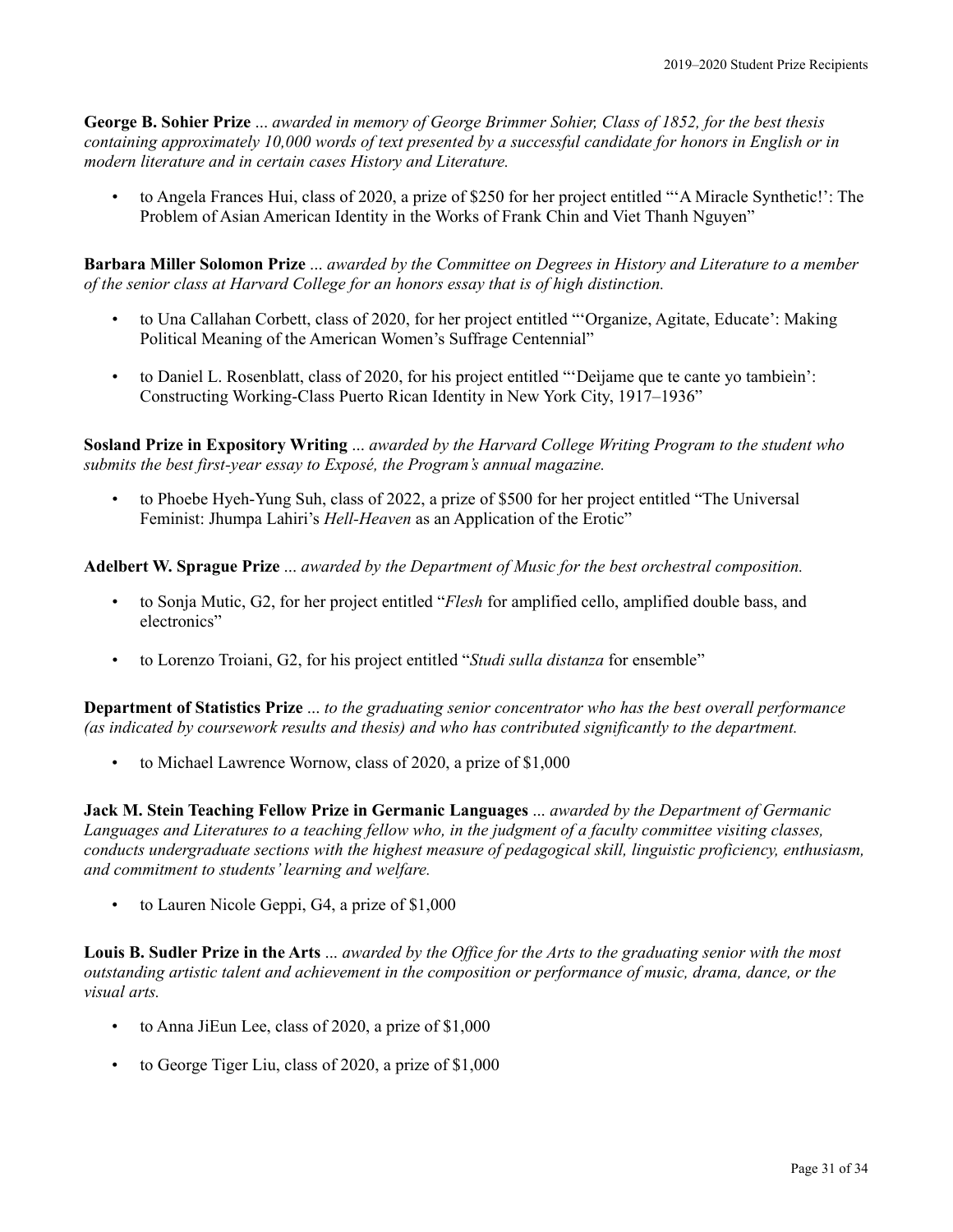**Charles Sumner Prize** ... *awarded by the Department of Government for the best dissertation from the legal, political, historical, economic, social, or ethnic approach, dealing with any means or measures tending toward the prevention of war and the establishment of universal peace.*

- to Jaclyn Carly Kaslovsky, Ph.D. '20, for her project entitled "District Attentiveness and Representation in the Modern Congress"
- to Shelley Xuan Liu, Ph.D. '20, for her project entitled "Resistance and Control: Statebuilding through Rebel-Civilian Relations"

**Alan Symonds Award** ... *awarded by the Office for the Arts to recognize a Harvard student active in the technical or production aspects of theater who mentored students new to technical theater, helping them to grow and learn.*

• to Sabrina Ann Richert, class of 2020, a prize of \$500

**Taliesin Prize** ... *awarded by the Harvard Transcript Project to three graduating seniors who best exhibit a spirit of intellectual adventure in their curricular paths as Harvard undergraduates.*

- to Catherine Margaret Kerner, class of 2020, a prize of \$500
- to Cecil Owen Williams II, class of 2020, a prize of \$500
- to Adele Woodmansee, class of 2020, a prize of \$500

**Alexis de Tocqueville Prizes in Social Studies** ... *to the graduating seniors in the Social Studies program who have written the senior essays of highest distinction.*

- to Isabel Bernhard, class of 2020, a prize of \$500 for her project entitled "Controlling Alternative Sources of Power: Denuclearization and Democratic Consolidation in Brazil and Argentina, 1983–1994"
- to Damian Lendell Richardson, class of 2020, a prize of \$500 for his project entitled "'It Makes Me Do More': Community Violence and Civic Engagement in Chicago's High-Crime Neighborhoods"

**Robert N. Toppan Prize** ... *awarded by the Department of Government for the best essay or dissertation upon a subject of political science.*

• to Michael Patrick Olson, Ph.D. '20, for his project entitled "Legislative Politics in the Solid South"

**Joan Gray Untermyer Poetry Prize** ... *awarded by the Department of English for the best original poem or group of poems by an undergraduate.*

• to Ashley Gong, class of 2020, for her project entitled "Non-Counterfactual of the Self"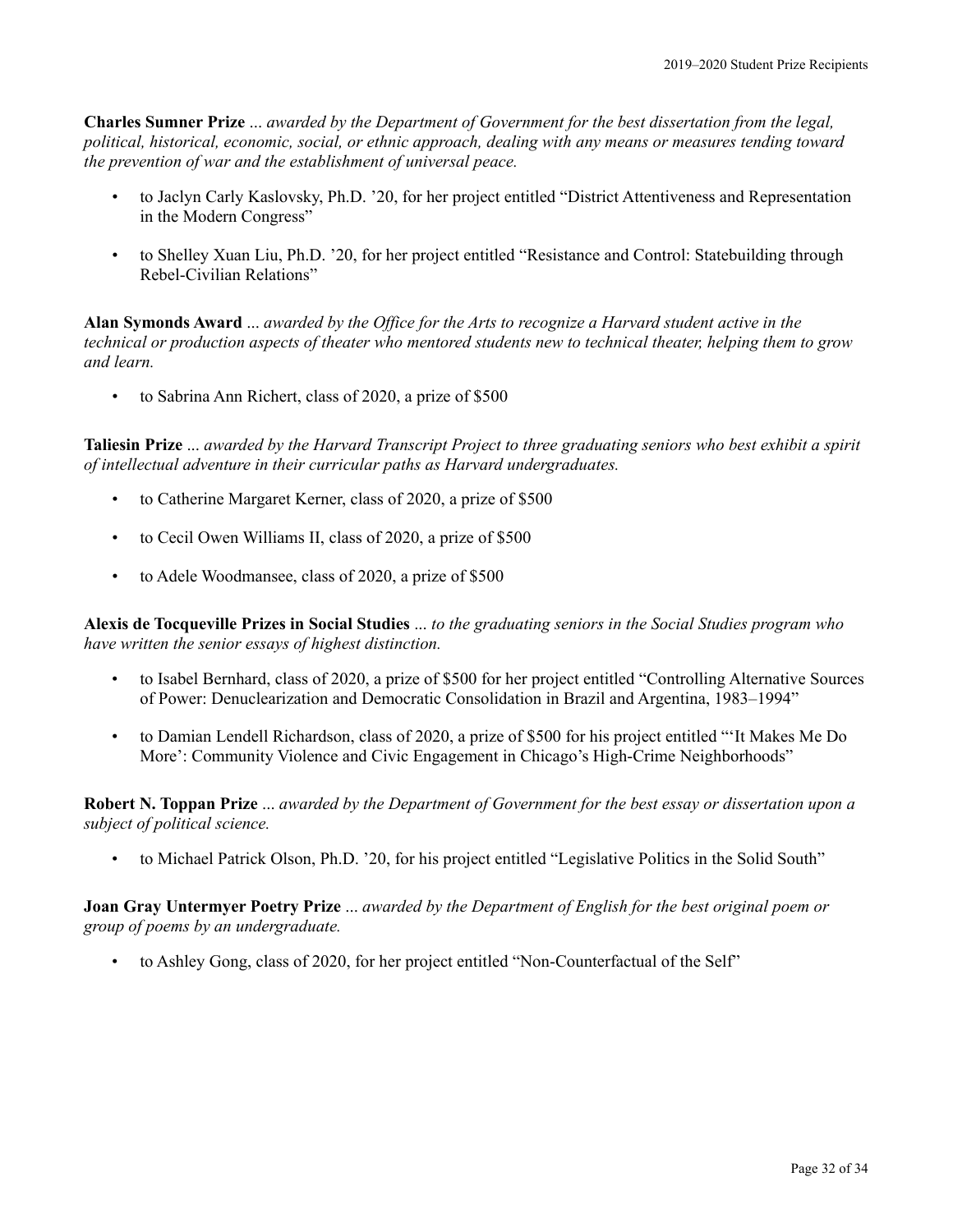**Visiting Committee Prize for Undergraduate Book Collecting** ... *awarded by the Board of Overseers' Committee to Visit the Harvard University Library to recognize and to encourage the intelligent formation of personal libraries by undergraduates in Harvard College.*

- to Alan John Tu, class of 2023, a first-place prize of \$3,000 for his project entitled "Found in Translation: Contemporary World Fiction Revisited"
- to Daniel Ethan Sherman, class of 2021, a second-place prize of \$1,500 for his project entitled "Unweeded: Guides to Villainous Vegetation"
- to Perry Michael Arrasmith, class of 2020, a third-place prize of \$750 for his project entitled "Paradise Sought and Collected: My Search for Hawai'i and Home"
- to Pranati Pranav Parikh, class of 2021, a third-place prize of \$750 for her project entitled "Learning a Life: Interacting with the Hindu Guru on the Shelf and in Practice"

**Philippe Wamba Prize** ... *awarded by the Department of African and African American Studies for the best senior thesis in African Studies.*

- to Russell Howell Reed, class of 2020, a prize of \$500 for his project entitled "Savage Guerrilla, Sacred Ape: The Necropolitics of Conservation in the Kivu Mountain Gorilla Borderlands"
- to Kathleen Anneke Weiner, class of 2020, a prize of \$500 for her project entitled "Between Myth and Memory: History Education and the Making of Post-Genocide Rwanda"

**Philip Washburn Prize** ... *for the best thesis, of sufficient merit, on a historical subject presented by a successful candidate for the bachelor's degree with honors in the Department of History.*

• to Carter Jarrod Wilcox, class of 2020, a prize of \$4,000 for his project entitled "Big Data, Brooches, and Boudica: Using Computational Methods to Reveal New Historical Puzzles"

**Selma and Lewis H. Weinstein Prize in Jewish Studies** ... *awarded by the Center for Jewish Studies for the best undergraduate essay in Jewish Studies.*

- to Sonia F. Epstein, class of 2021, a first-place prize of \$2,000 for her project entitled "The 'Nitzanim' of 1948: Recentering Morocco in Moroccan-Jewish Education"
- to Joshua Philipp Moriarty, class of 2021, a first-place prize of \$2,000 for his project entitled "Conflicting Imperatives: 'Religious Praxis' and Secular Ethics in Yeshayahu Leibowitz's Thought"
- to Daniel L. Rosenblatt, class of 2020, a second-place prize of \$1,000 for his project entitled "Eden in the Garden State: Luxury and Liberation in the Jersey Homesteads Planned Community, 1936–1939"
- to Tamara Shamir, class of 2021, a second-place prize of \$1,000 for her project entitled "Inventing Tradition: Marital Freedom and Halachic Solutions in Israel's Religious Courts"

**David A. Wells Prize in Economics** ... *awarded by the Department of Economics for the best publishable work, embodying the results of original investigation, written by a senior in Harvard College or a graduate student.*

• to Jonathan Daniel Roth, Ph.D. '20, a prize of \$500